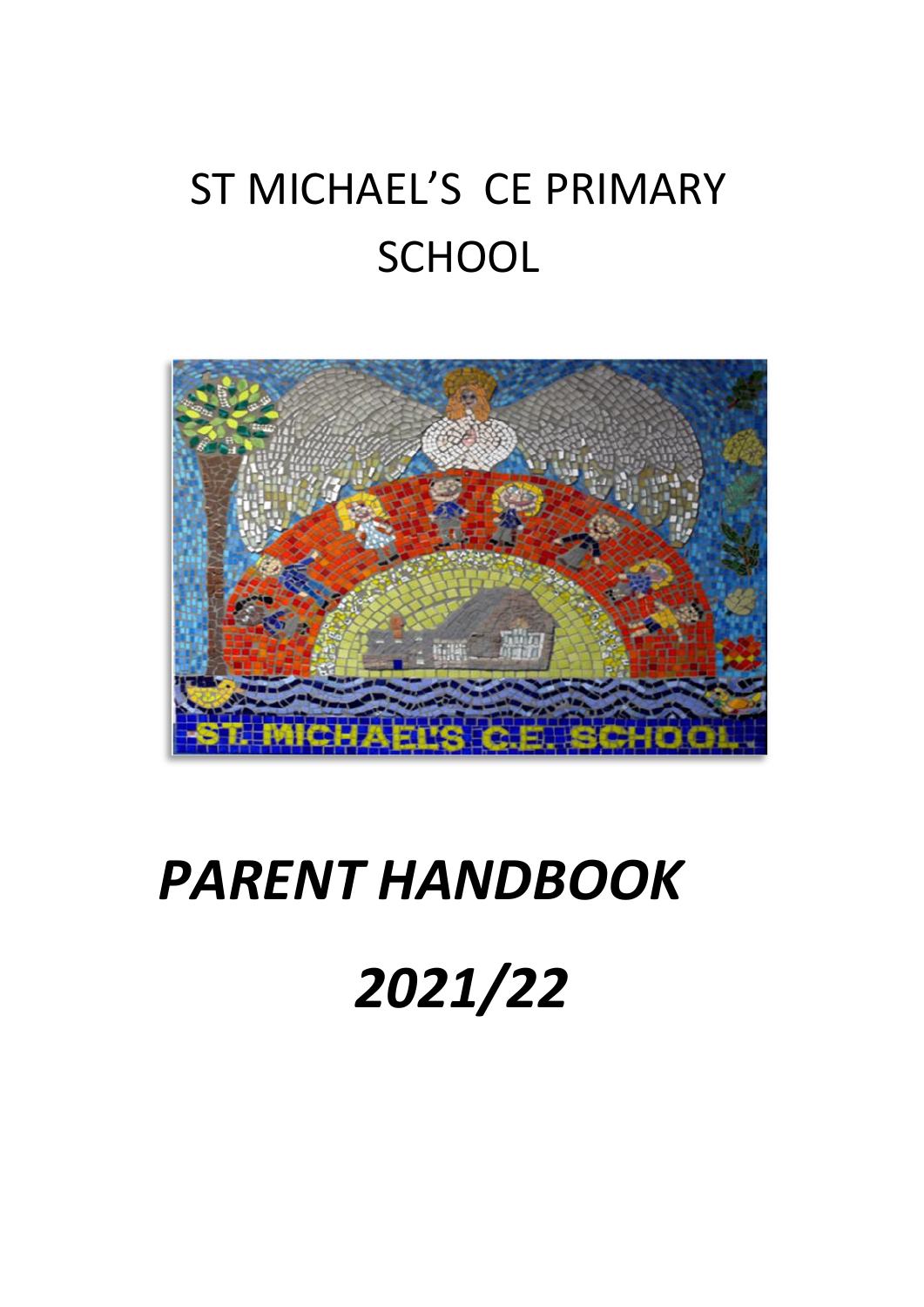# *WELCOME MESSAGE FROM THE HEADTEACHERS*

*Welcome to St Michael's CE Primary School community. When a pupil arrives at St. Michael's, they will be welcomed by a community which prioritises learning, celebrates achievement and nurtures the individual. Staff and pupils are challenged to be the very best they can be; everyone at St. Michael's is expected to embrace the core values of Respect, Perseverance and Courage. When a pupil leaves St. Michael's they are prepared and empowered to face the challenges and opportunities of learning, collaborating and succeeding in their chosen secondary schools.*

*We have put this handbook together to answer some of the questions you may have about the School. I would also encourage you browse our website [www.stmichaelssteventon.co.uk](http://www.stmichaelssteventon.co.uk/) where you will find more information.* 

*Please do not hesitate to approach us with any further questions you may have about school life.*

*Mr G Mottram and Mrs H Leyshon-Brady Co-Headteachers*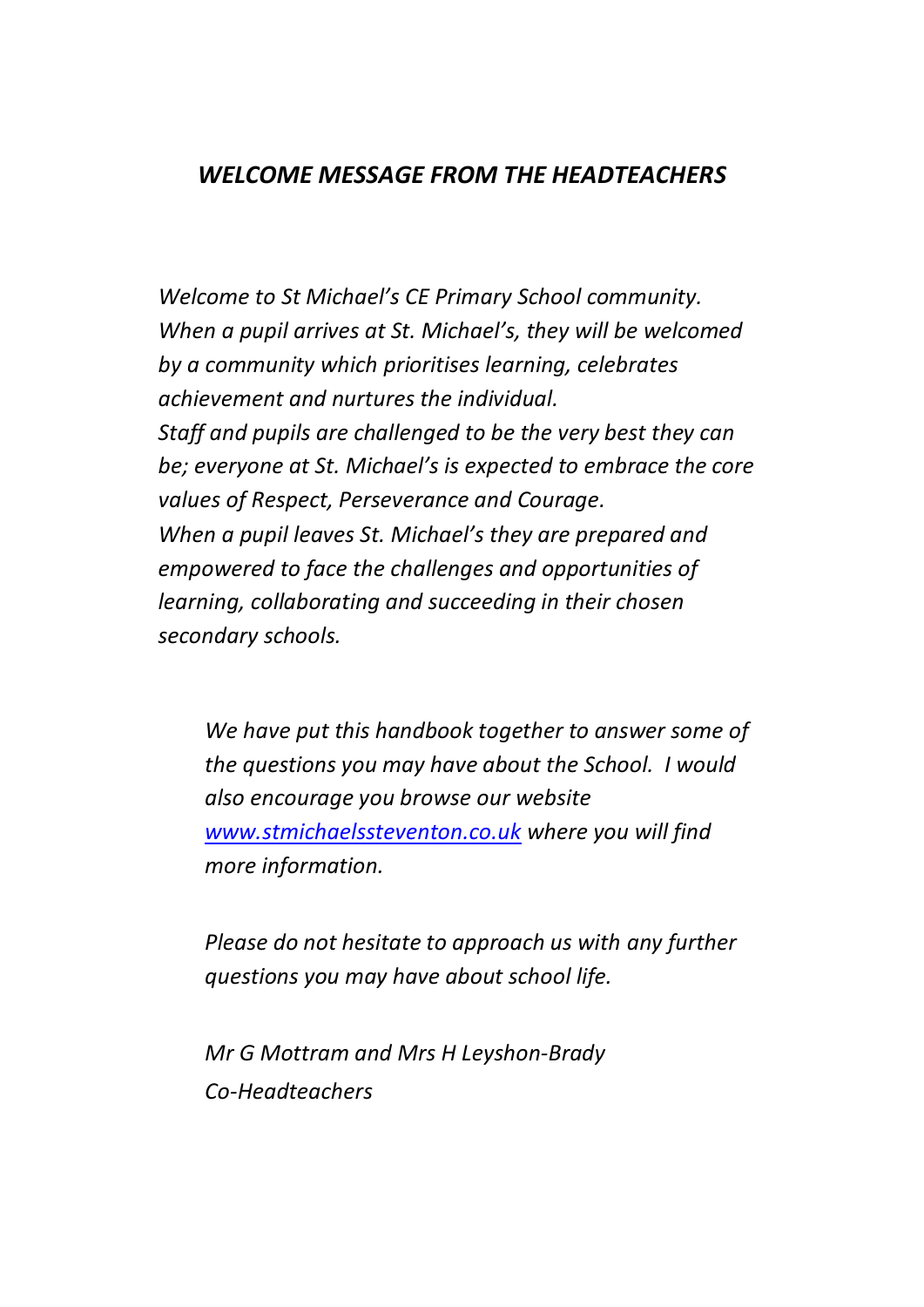### *CONTENTS*

**STAFF** PRACTICAL INFORMATION Starting School The School Day Collective Worship Getting to School Arriving at School Collecting from School Morning Snacks Lunches Bookbags Homework Uniform School Library Letters, Forms, Money etc. Medical and Contact Details Attendance, Illness and Accidents Educational Activities and Visits Extra - Curricular Activities School Council Annual Events TEACHING AND LEARNING AT St MICHAEL`S Key Stages Explained Classes Early Years Foundation Stage Key Stages 1 and 2 (KS1 and KS2) Assessment Behaviour, Rewards and Discipline The School Houses SAFEGUARDING KEEPING YOU INFORMED Gathering Parent Views and Feedback Curriculum Evenings Talking with Your Child`s Teacher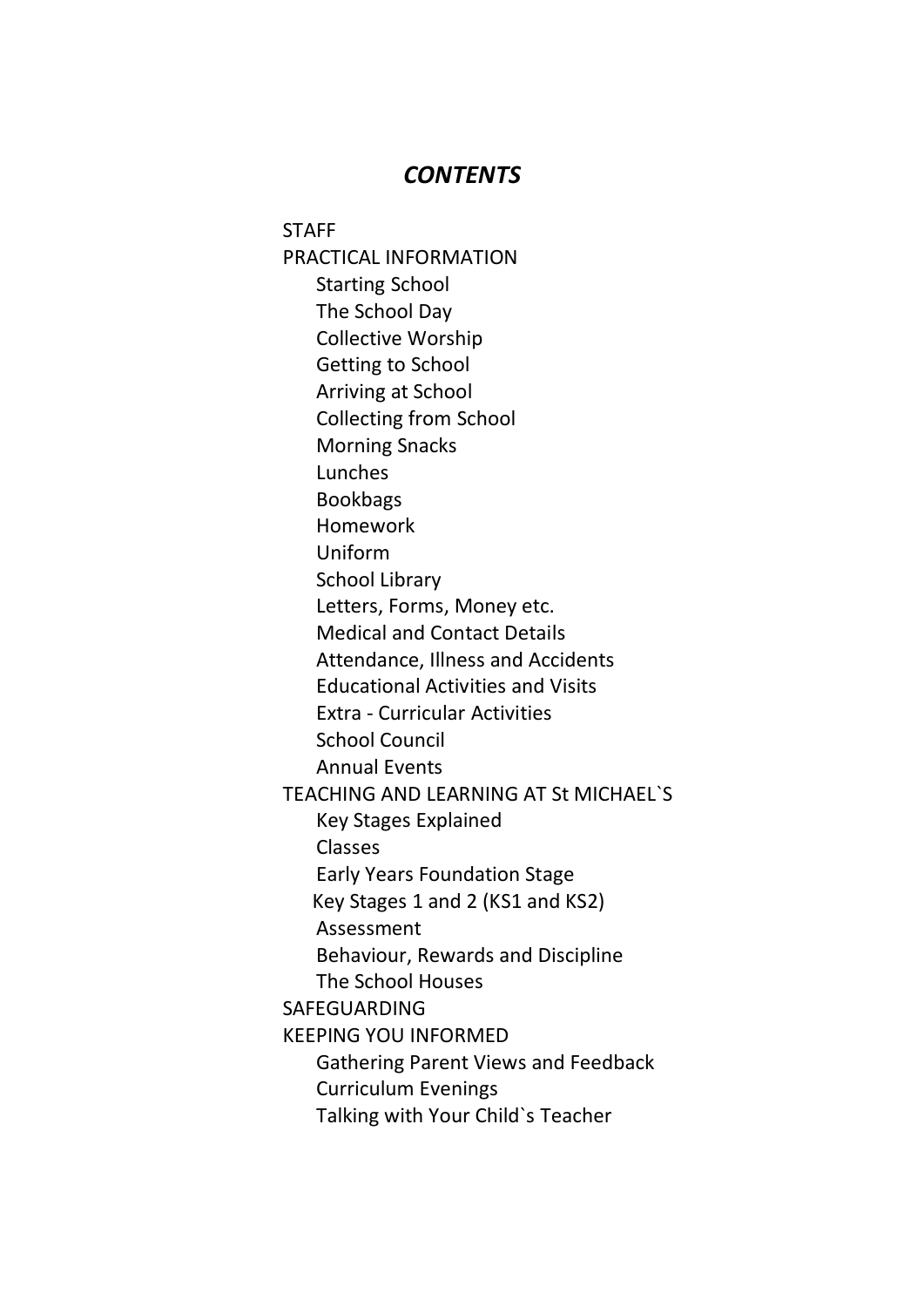End of Year Report Questions, Concerns and Complaints GETTING INVOLVED Steventon School Association **GOVERNORS**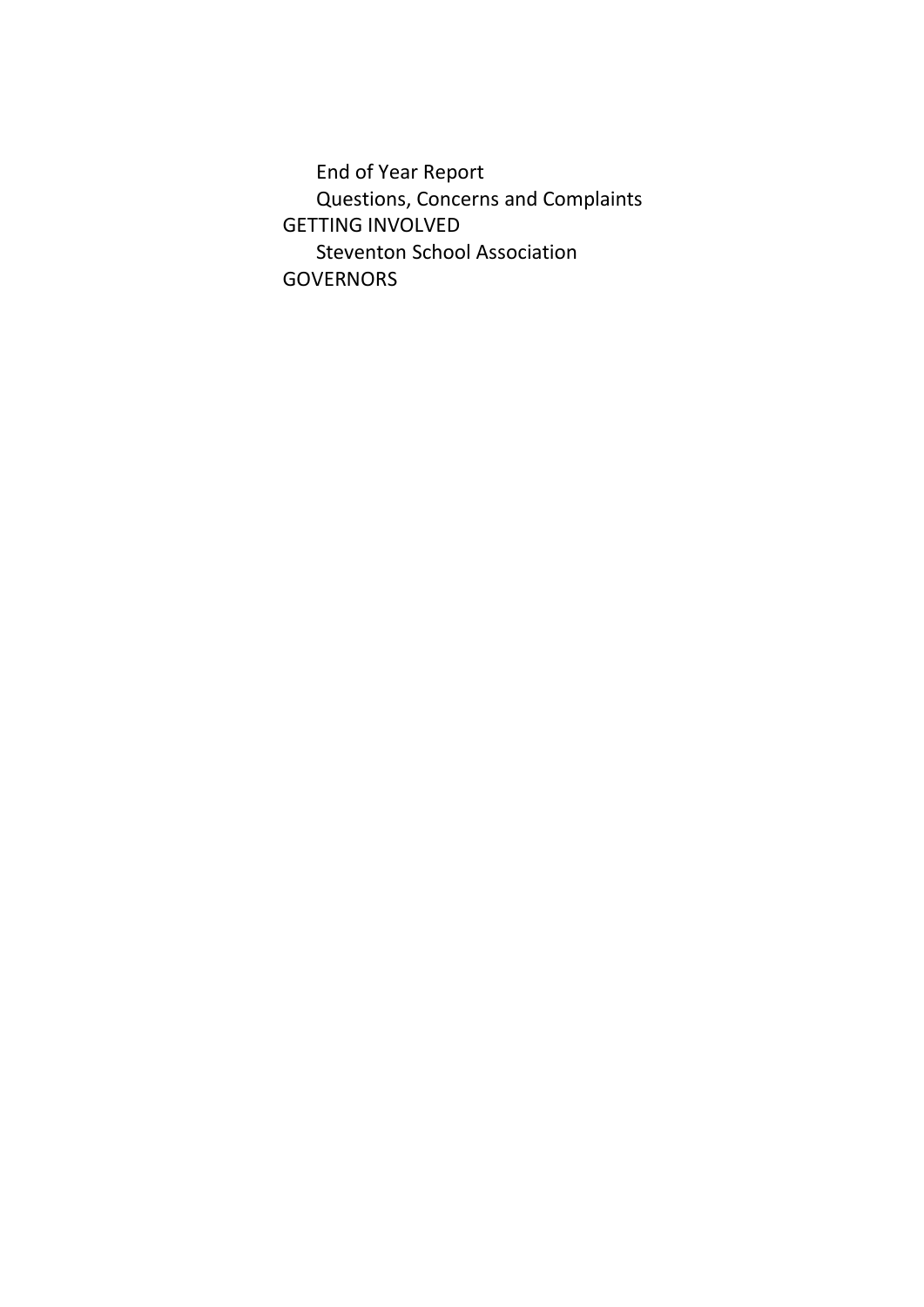# *STAFF*

**Headteachers** Mr Mottram and Mrs Leyshon-Brady

**Nursery Class Teachers** Mrs Green & Miss Gardiner

**Foundation Class** 

**Teachers**

Jaeger

**Year 3/4 Teachers** Dr Paynter & Mrs Sipson

**Year 4/5 Teacher** Mrs Cochran-Dyet

**Year 6 Teacher** Mr Keymer

**Year 1 Teacher** Mrs Satchwell & Mrs Drabble

Mrs Jenkinson & Ms

**Year 2 Teacher** Miss Atkinson

*Non Teaching Staff*

Mrs Scaysbrook (School Business Manager) Miss Bosley (Administrator) Mrs Ashford (Adminstrator) Mrs Emerson (Bursar)

The allocation of Teachers and Teaching Assistants to classes is determined by the Headteacher to optimally meet teaching requirements. If you are unsure about the staff associated with your child please ask the School Business Manager.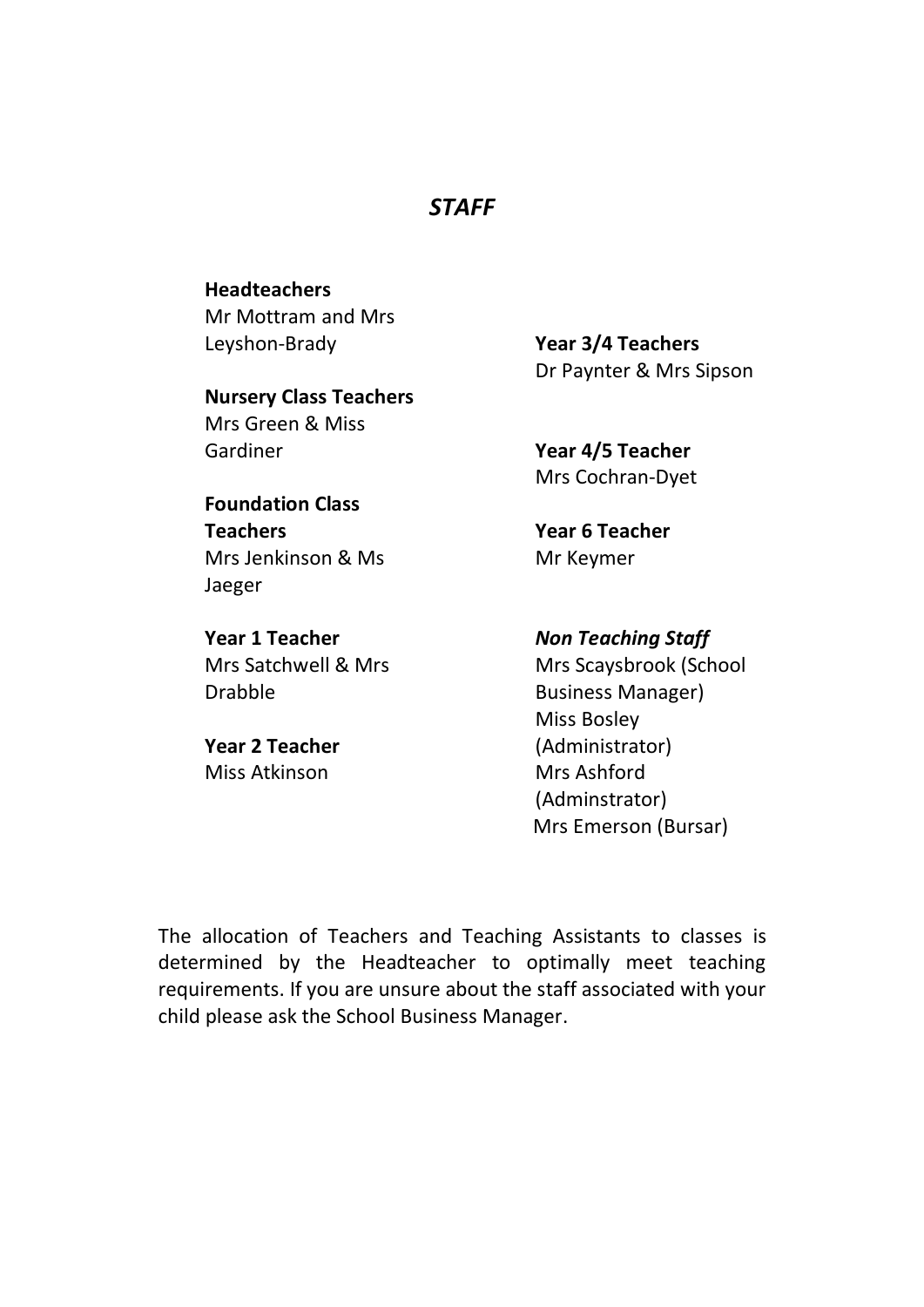# *PRACTICAL INFORMATION*

#### *STARTING SCHOOL*

In the term before starting school, we invite your child to taster sessions in the Foundation Stage (FS) where they can spend a few hours meeting the teachers and exploring their new classroom and garden. We also invite parents to an informal evening at the school so that you can meet the teachers and find out more about what your child will be doing at school.

## *THE SCHOOL DAY*

| The School hours are: |                                   |  |
|-----------------------|-----------------------------------|--|
| 08:45                 | Doors open for FS children        |  |
|                       | School starts and registers taken |  |
| $12:00 - 13:00$       | Lunch Break                       |  |
| 15:15                 | School Finishes                   |  |
| A Typical School Day  |                                   |  |
| 09:00                 | First teaching session            |  |
| 10:10                 | Collective Worship                |  |
| 10:30                 | Morning break                     |  |
| 10:45                 | Second teaching session           |  |
| 13:00                 | Third teaching session            |  |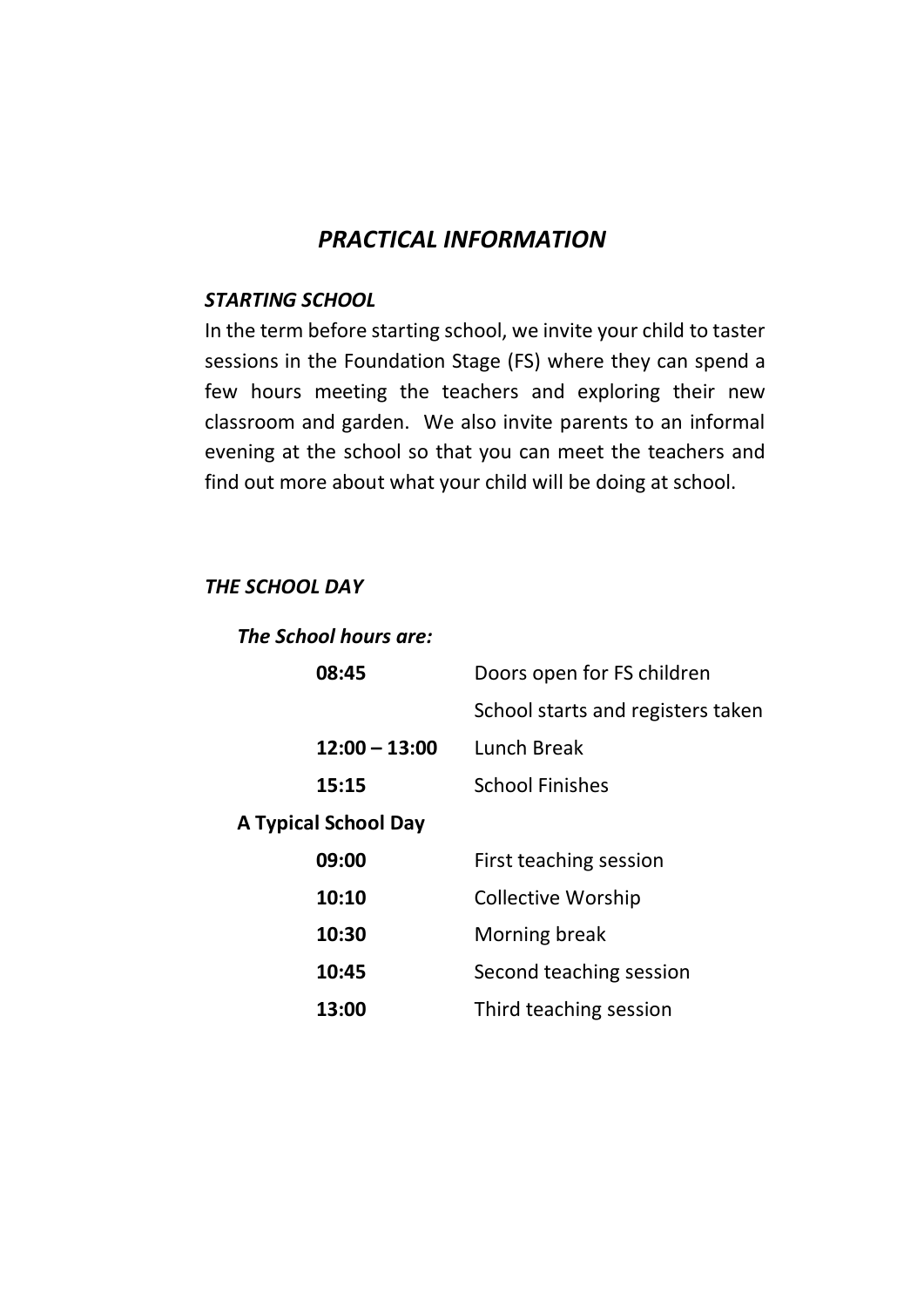## *COLLECTIVE WORSHIP*

We are a Church school and celebrate each afternoon, either as a whole school, class or key stage, with a Christian act of worship. On Friday we hold a "Celebration Assembly" where excellent effort by individual children is celebrated by the whole school. If the effort of your child has been celebrated in this way, they will bring a Merit Certificate home in their book bag. We also mark children's birthdays.

Members of the Parish Church lead collective worship once a fortnight using 'Open the Book' and the local Reverend does alternate weeks by talking on the school values.

## *GETTING TO SCHOOL*

We encourage children to walk to school. They may also cycle or scoot. We have a covered bike shelter where they can safely park, but, for the safety of others, **children may not ride their bikes or scooters in the school grounds**. If you need to bring your child to school by car, please park with consideration for the safety of the children and other road users

## *ARRIVING AT SCHOOL*

Please bring Foundation Stage children into school by the separate entrance at the far left of the main building. Parents are encouraged to settle their children into the classroom before leaving.

Children in years 3 to 6 line up in the courtyard and those in years 1 -2 line up on the front playground when the bell rings at 8:50. Although the teachers are present at this time if you need a quick word, it is usually better to speak to them at the end of the day when they are less busy. Also see details about weekly teachers' surgeries later in this handbook.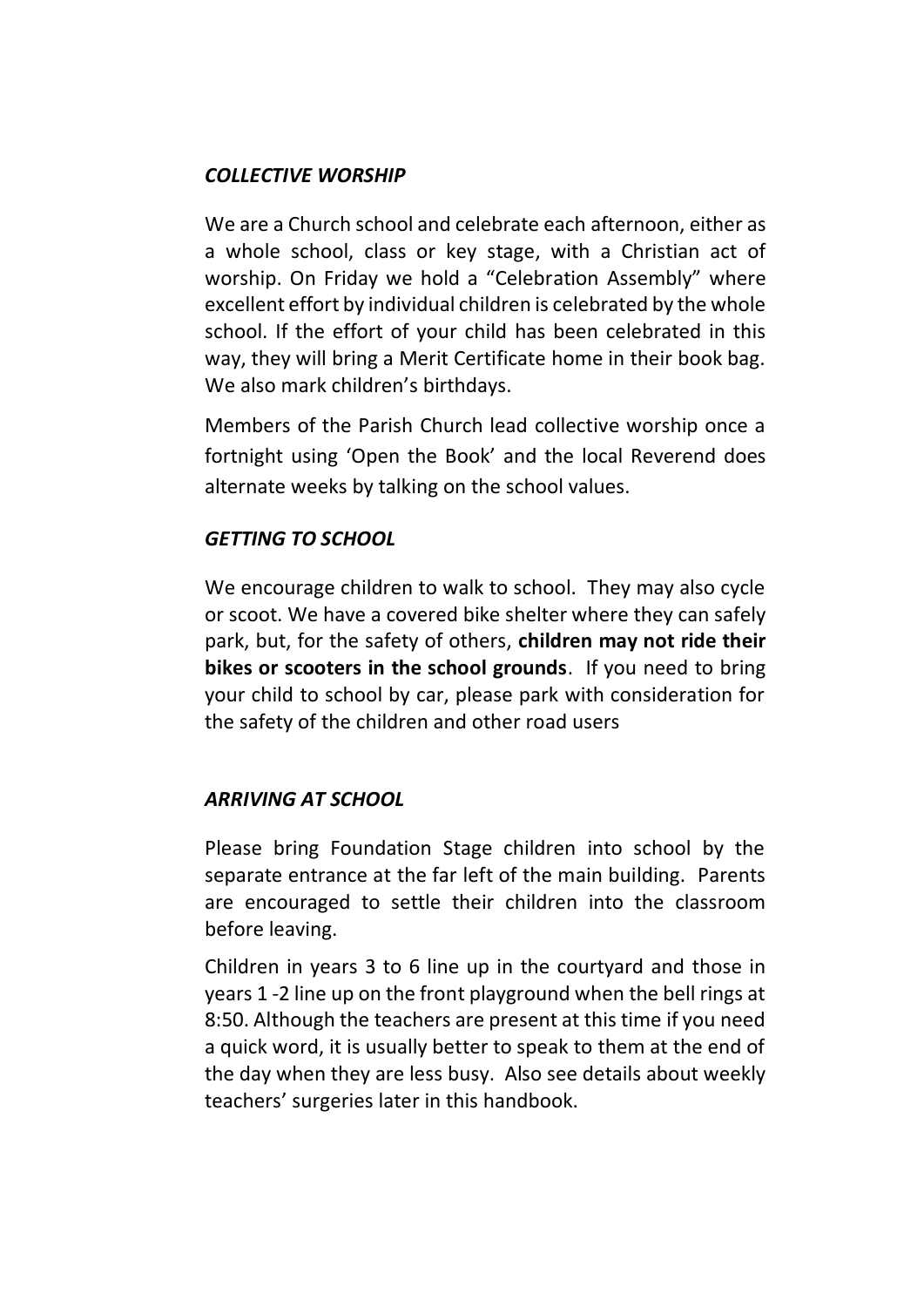If you have children both in FS and other classes, you are very welcome to wait with your older children until the bell rings before taking your FS child to their classroom.

Please do encourage your child to be on time, but note that although the playground is open for the convenience of children before the start of the school day the Local Authority cannot accept liability for their safety and welfare before the teachers are on duty.

Please note that the entrance in the courtyard is for staff and children only. Parents needing to come into school (apart from those bringing foundation children into the foundation class) must sign in at reception.

For security, the gates are locked between 8:55 and 14:55pm and entrance is through the front gate only. If your child arrives late (after 8:50) they will need to enter via reception and sign the late book in the School Office.

#### *COLLECTING FROM SCHOOL*

School finishes at 15.15. Children in years  $2 - 6$  come out of school into the courtyard area. Those in FS and year 1 should be met at the foundation stage gate. For safety reasons, children in FS and Years 1, 2, 3 and 4 will only be released to a known adult. Please let us know, in writing, if someone different is collecting your child.

Should you be late for picking your child up please phone the School Office and we will keep your child in school until you arrive.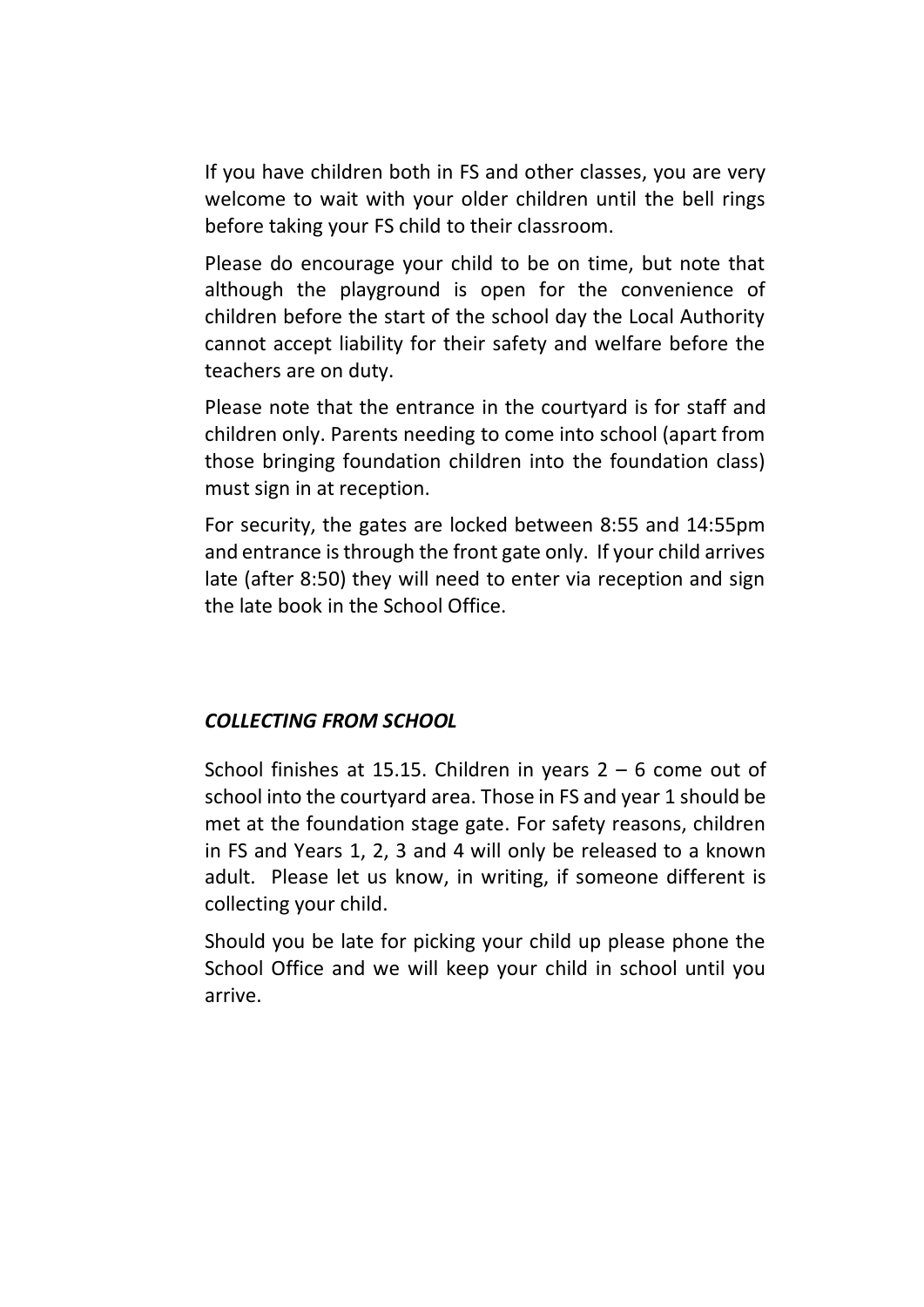#### *MORNING SNACKS*

All children up to Year 2 receive a free snack of fruit or vegetables at morning break time. You are welcome to provide your own **fruit or vegetable snack** if you prefer. Mid-morning milk is provided free of charge to children up to their 5th birthday; children may opt to continue receiving milk after this date for a small charge.

We encourage children to drink plenty of water during the day. Please make sure your child has a named plastic bottle of water (**not squash or juice**) at the beginning of each day. We will refill it if necessary.

#### *LUNCHES*

Our school lunches offer a choice of healthy, balanced meals which are cooked on the premises. Since September 2014, due to a change in government policy, all pupils in Foundation, Year 1 and Year 2 may have free school lunches. Your child will just need to say which menu choice they would like during registration in the morning. Your child may choose to have free school lunches on any or every day or to bring a packed lunch.

For pupils in KS2 school lunches are £2.30 per day. You may pay daily, weekly or termly by cash, cheque or through school money. We ask you to pay for meals by the week they are taken. Children in KS2 are entitled to free school meals if their parents are in receipt of some means tested benefits – please check, in confidence, with the school office if you wish to clarify whether you qualify.

Menus are on a three-week cycle and are available on our website. Please inform the School Office, in writing, if your child has any food allergies or other special dietary requirements.

If you prefer, your child can bring a packed lunch – please pack it in a sturdy container but please do not include chocolate,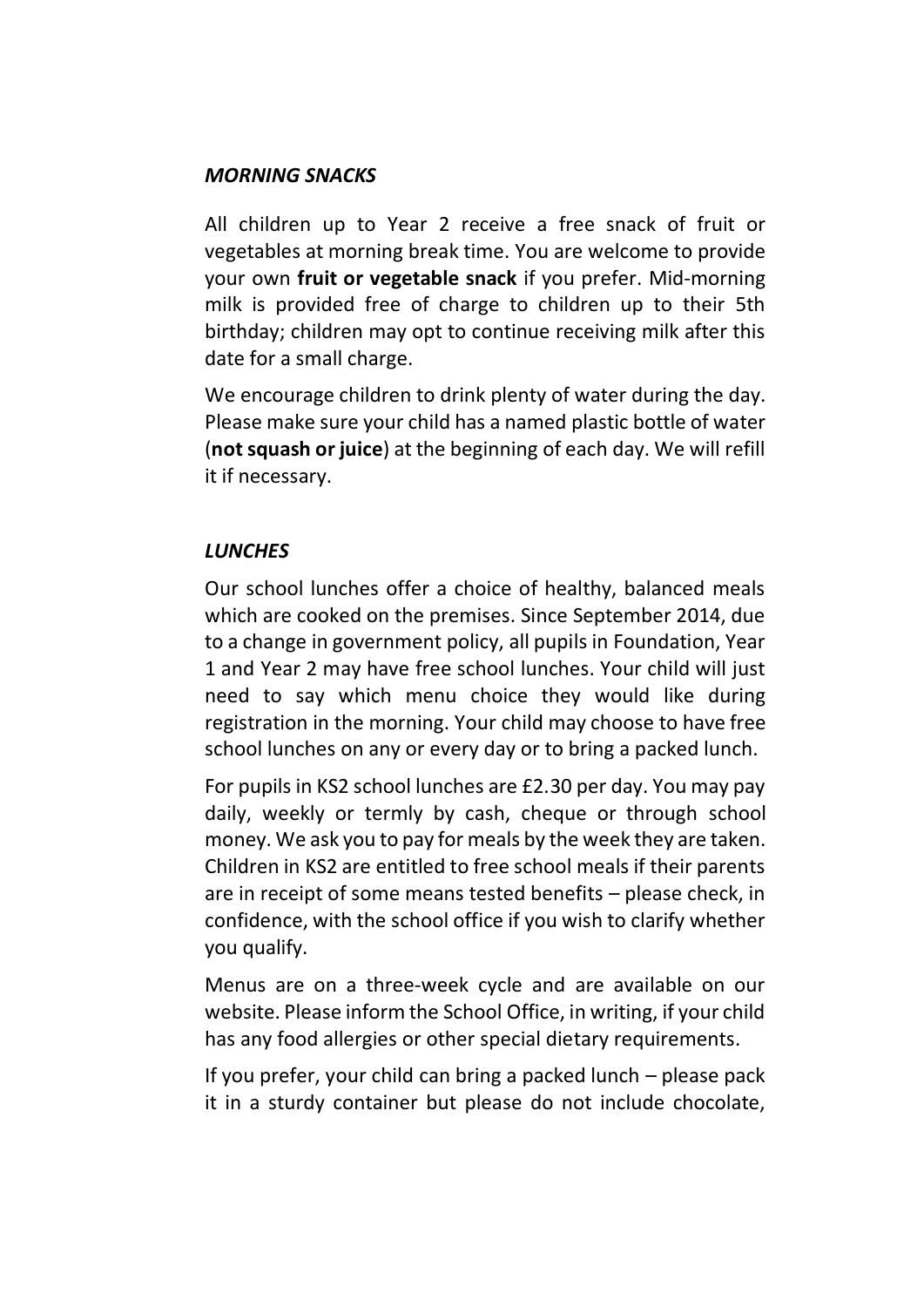sweets or fizzy drinks. Chocolate covered biscuits (Kit-Kat, Penguin etc.) are allowed.

All children eat their lunch in the hall.

## *BOOK BAGS*

We use children's book bags on a daily basis to transfer letters, messages, homework, reading journals, reading books, library books etc. between school and home. Please provide your child with a named book bag, ensure they bring it to school every day, and check its contents every evening.

Please do not put your child's water bottle in their book bag.

# *DEVICES*

We do not allow pupils to bring mobile phones, tablets or smart watches to school due to risks of loss, damage and of misuse.

## *HOMEWORK*

Homework in some form is set throughout the school – it may be just to bring in an object beginning with a certain letter in the Foundation Stage or, for Year 6, it may be a piece of extended research on a particular topic. Reading or sharing books with others is part of the homework for each child every week.

The purposes of setting homework are:

• to promote the partnership between home and school.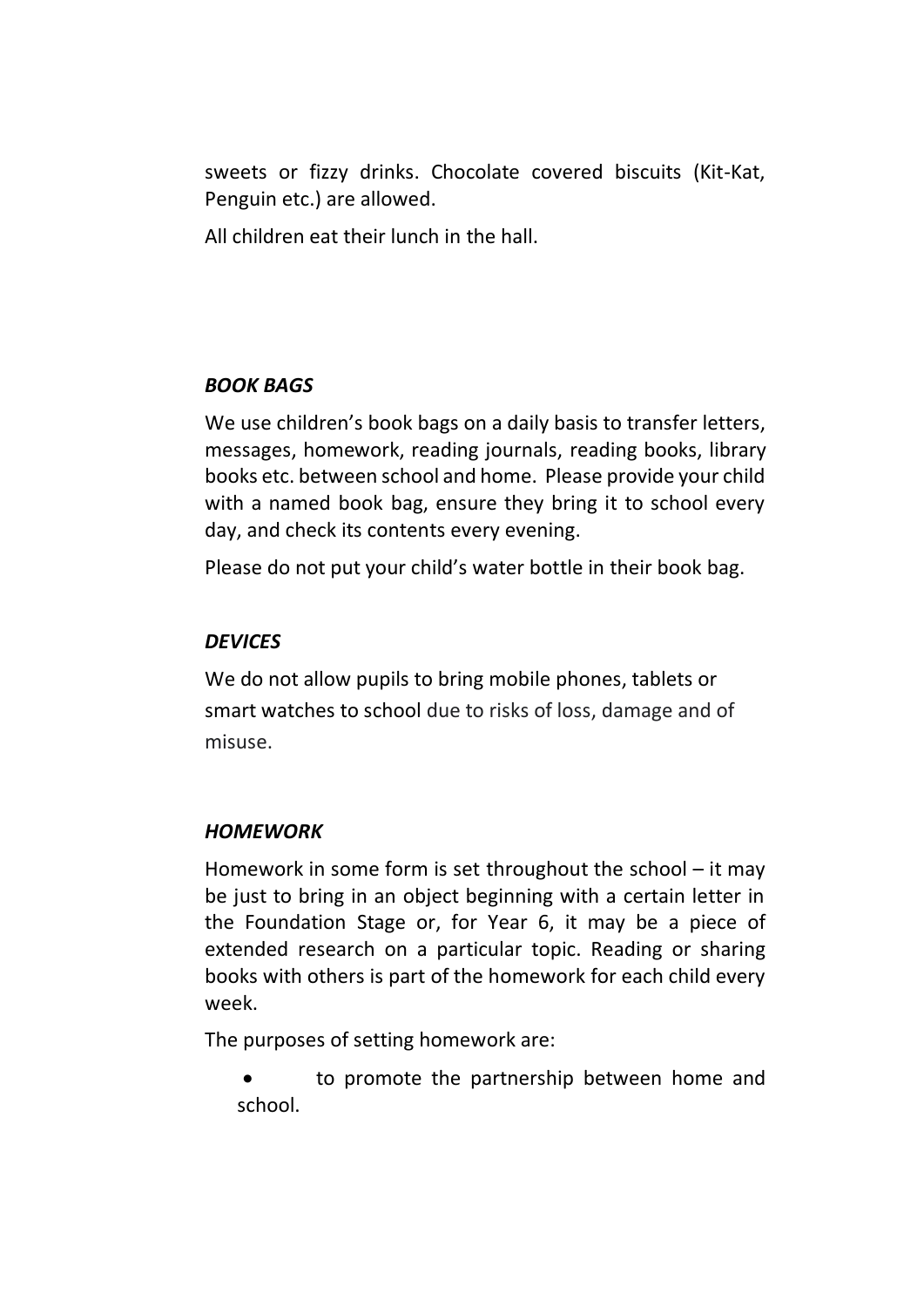.• to extend learning beyond the classroom.

In the curriculum meeting for each class at the start of the September term, you will be told what homework your child will receive each week and when they need to hand it in.

## *UNIFORM*

At St Michael's we are proud of our school uniform with its colours of blue and gold. We like all children to wear school uniform as it encourages a sense of belonging, a feeling of equality and a pride in being a member of our school.

Children should wear:

- $\checkmark$  grey, black or navy trousers, shorts, skirts or pinafores
- $\checkmark$  navy or gold polo-shirts
- $\checkmark$  navy sweatshirts or cardigans (not hoodies)
- $\checkmark$  blue or vellow checked dresses in the summer
- $\checkmark$  black school shoes (not trainers) or sandals with socks in the summer
- $\checkmark$  plain socks or tights in white, grey, navy or black
- $\checkmark$  St Michael's yellow t-shirt with black or navy shorts for PE

Foundation & KS1 children need plimsolls for PE and KS2 children need trainers for outside PE.

Please ensure that all items are labelled with your child`s name.

No nail varnish, jewellery (except stud earrings) or other accessories may be worn. Hair accessories should be in school colours and kept to a minimum.

Uniform can be bought directly from 'Trutex Schoolwear and More' at 14 Cockcroft Road, Didcot (01235) 211011.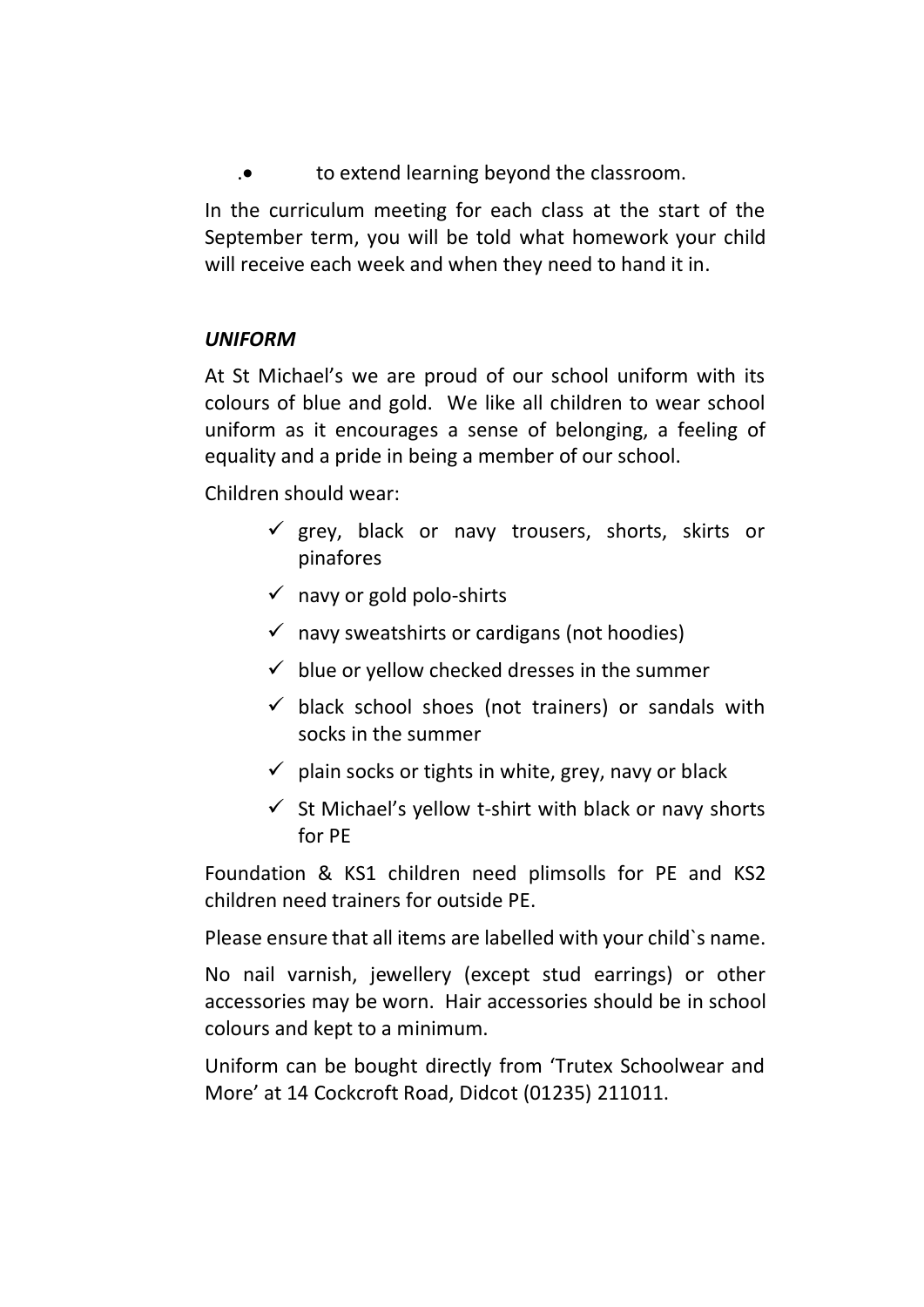## *SCHOOL LIBRARY*

Every classroom has its own selection of books that the children are encouraged to read at home and at school. The school library also has an extensive choice of fiction and reference books that the children can borrow.

#### *LETTERS, FORMS, MONEY ETC.*

When you need to send a letter, form and/or money to school, please put it in a sealed envelope labelled with your child's name and a brief description of its contents. This should be put either into the letter box located outside of the reception or in your child's book bag and it will be collected during registration. We also have an online payment system, School Money that can be used to pay for school dinners and trips. You will be given access to School Money when your child starts school.

#### *MEDICAL AND CONTACT DETAILS*

The safety and wellbeing of your child is of paramount importance to us. We ask that you notify us of any medical needs or allergies your child has, and keep your contact details up to date so that we may contact you in an emergency. We are happy to train staff to meet your child's individual care needs, or to administer medication, in line with your detailed written consent.

Children who suffer from asthma and require access to inhalers may keep them with them during the school day.

If there are any specific circumstances, permanent or temporary, which mean that your child is unable to participate in any particular activity please notify the school in writing. It is equally important that if/when the situation changes you notify the school in writing.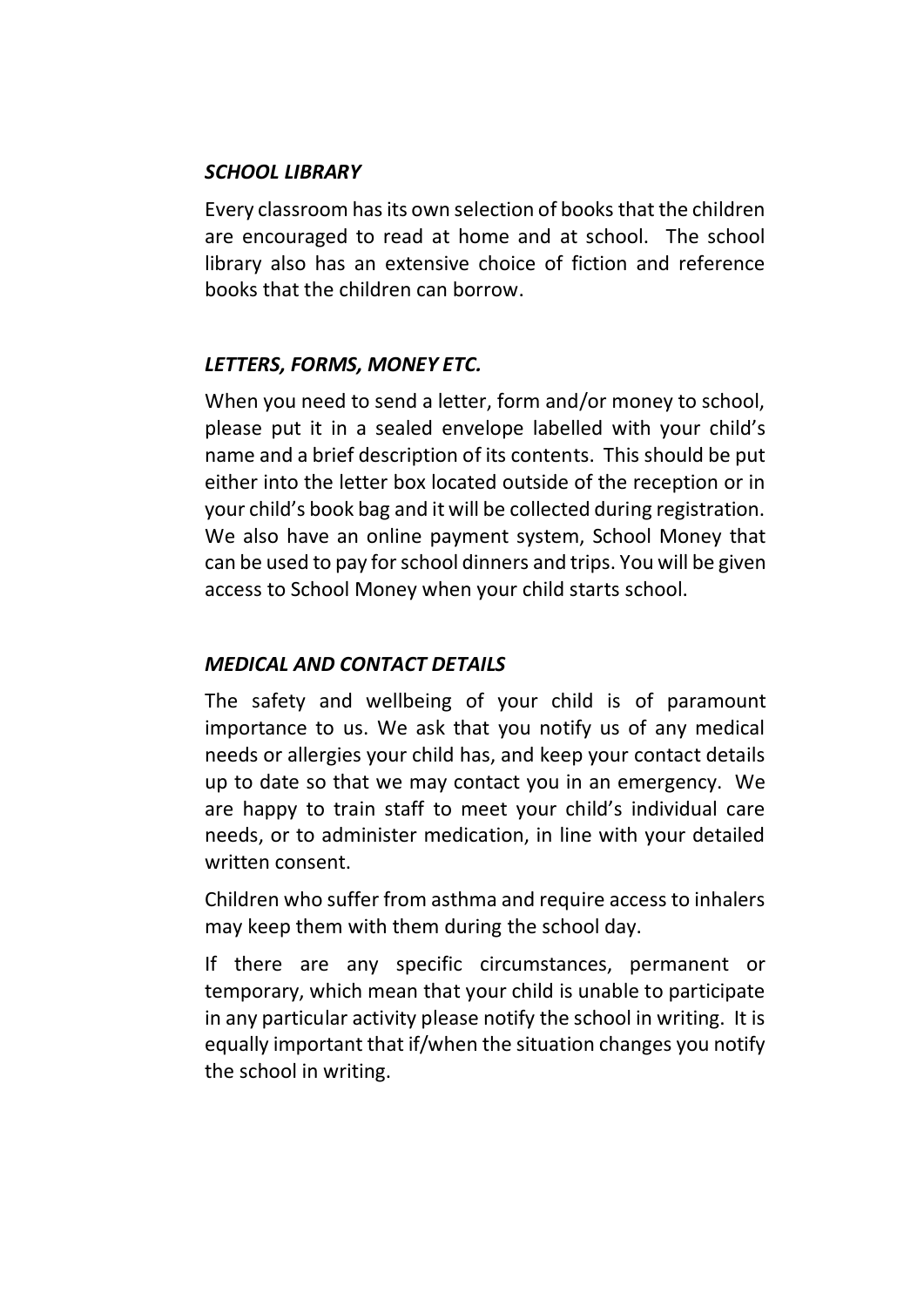# *ATTENDANCE, ILLNESS AND ACCIDENTS*

*Good attendance (>95%) is vital for your child to reach their academic potential and avoid gaps that will impact on their future learning.*

#### *Illness*

If your child is not well enough to attend school, please notify the school by phone or email on the first day of absence. A child who is obviously unwell is best at home with an adult. In cases where we suspect illness at school, we will contact parents/carers by telephone and ask them to collect their sick child. If your child has vomiting or diarrhoea they should not return to school until 48 hours after the last bout.

If your child does not arrive at school and we have not been notified, we will phone you to ensure their safety.

## *Holidays in Term Time*

Following a change in government policy in September 2013, headteachers are no longer able to grant holiday in term time. Due to this, any absence for a family holiday will be unauthorised. Should you need to take your child out of school for an exceptional circumstance please put your request in writing to the headteacher before the leave is due to be taken. Only the headteacher can authorise absence in exceptional circumstances.

## *Medical Appointments*

In order to cause the least disruption to your child's education, please make non urgent medical and dental appointments outside school hours.

## *School Closure*

In the event of an emergency school closure, we will notify you by text and via our website. Closures are also listed on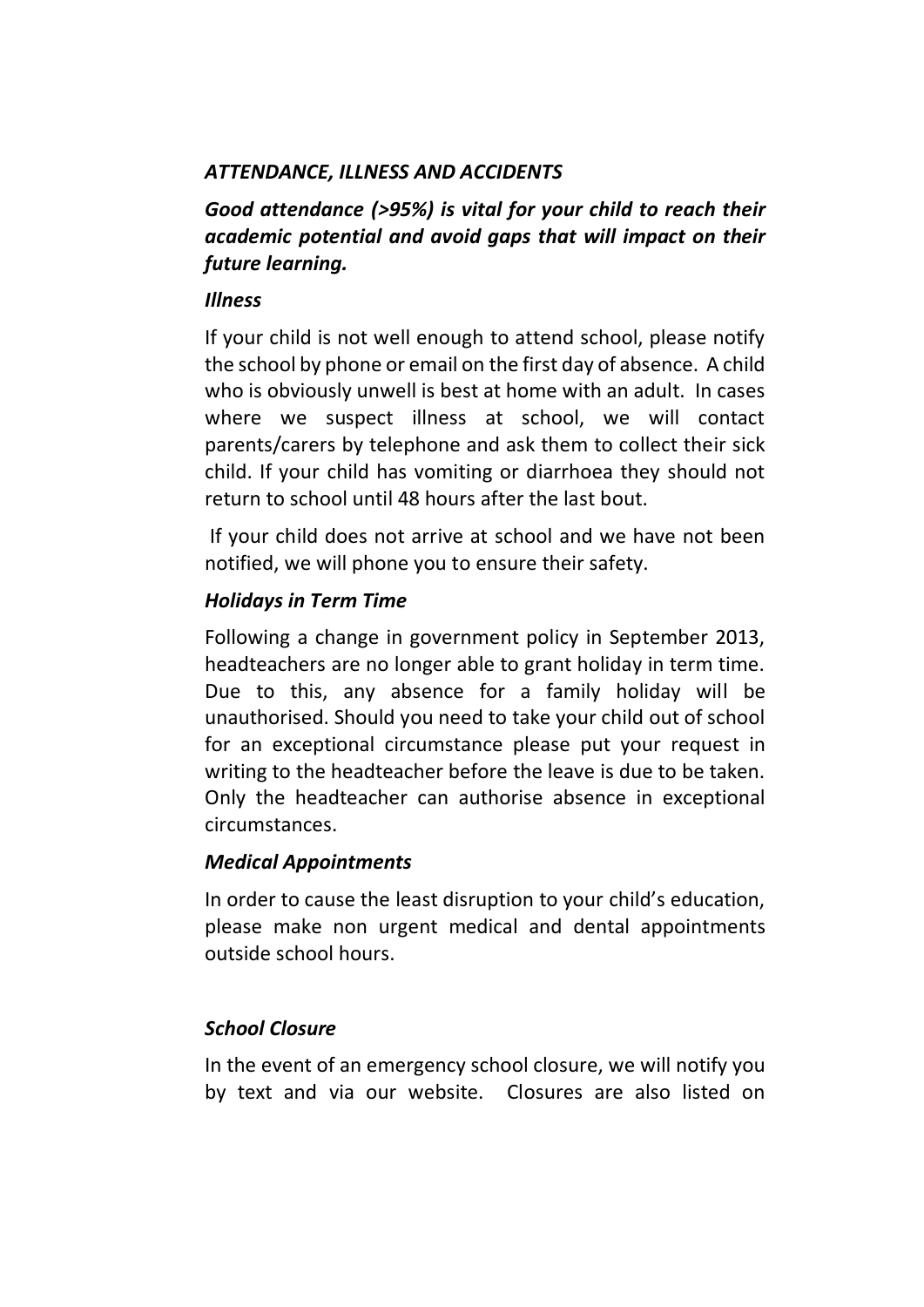www.oxfordshire.gov.uk and announced on local radio stations.

# *EDUCATIONAL ACTIVITIES AND VISITS*

We believe that educational visits are of great value to children. Visits are arranged for classes whenever possible in conjunction with their current learning.

For some of these visits, the school will ask for a voluntary contribution towards the cost of a trip or activity to allow it to take place. Without a voluntary contribution from a substantial number of parents, a visit might not take place or may have to be altered.

We hope that parents will continue to support this valuable aspect of their child's education and that any family who may have difficulty meeting the full voluntary contribution requested should contact the Headteacher in confidence to discuss how the school may be able to help.

Year 5 and 6 children have the opportunity to go on at least one residential trip. This not only complements the creative curriculum but also encompasses many aspects of personal, social and health education, and provides them with personal and physical challenges.

# *EXTRA-CURRICULAR ACTIVITIES*

We provide many different after-school clubs, which vary according to the time of year. Some are run by our staff, and others are run by external organisations – most require a payment.

Examples of the after-school clubs currently running are football, karate, chess, art, hockey, tag rugby, forest school and choir.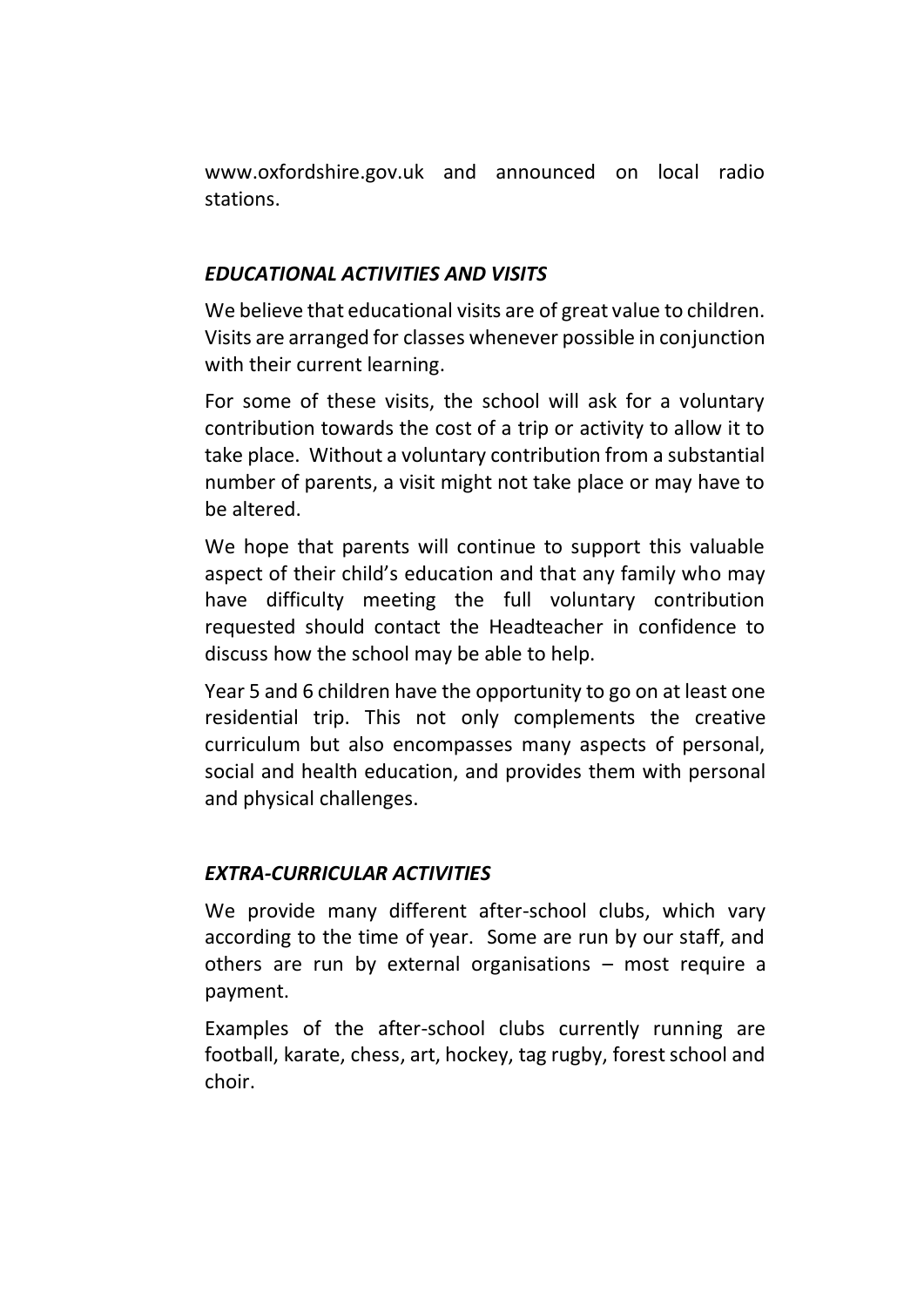#### *SCHOOL COUNCIL*

Our School Council is voted in by the pupils themselves. An election is held every autumn term and each class from Years 2 to 6 votes for two pupils to represent them on the Council. The School Council comes up with ideas for making the school better, such as deciding on new playground equipment. It also helps organise and run fundraising events, such as for Children in Need.

## *ANNUAL EVENTS*

## *Church Services*

Throughout the year, teachers and children take part in several church services at St Michael's Church, which is a short walk away along the Causeway. These include Harvest Festival, Christmas Carol Service and Easter Service. The services are prepared and led by the school children and usually take place during school time. We actively encourage family and carers to come along.

In addition, the church holds a Christingle service in the evening of the first Sunday in December for which the children prepare Christingle oranges at school to take along to the service.

## *SSA Christmas and Summer Fetes*

The Steventon School Association usually runs two fetes during the year, at Christmas and in the summer. These are extremely popular – many stalls and activities are run by parents, often with children's help, and they are very valuable fund-raisers for the school.

#### *Nativity Play (Inc. FS singing) KS1*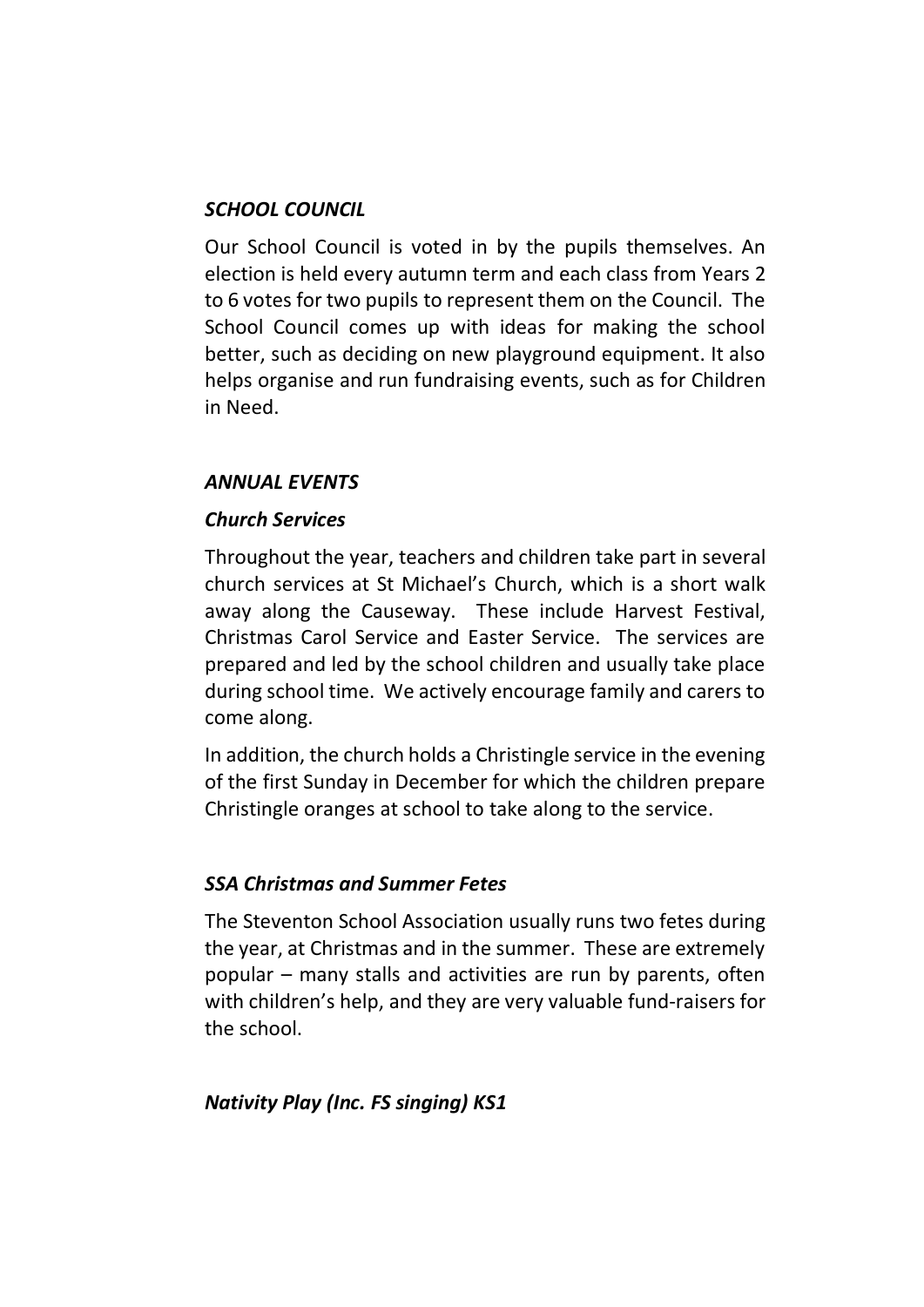As part of our Christmas celebrations, the children in KS1 (Years 1 and 2) perform a nativity play towards the end of the Christmas term. They put on several performances, during the day and early evening, to allow many family and community members to see it.

Family members of FS children are invited to see their children perform in their own Christmas celebration during the school day.

# *School Play (spring) Lower KS2*

We have recently introduced a production in the Spring Term performed by the children in Years 3 & 4. This gives the children an opportunity to develop their acting, singing and dancing skills. Previous productions have included Dragon Days and Joseph & The Amazing Technicolour Dreamcoat.

## *School Play (summer) Upper KS2*

One of the highlights of the children's time at St Michael`s is the main musical production in the Summer Term. This involves all children in years 5 and 6, with the Year 6 children taking centre stage. In previous years we have seen Charlie and the Chocolate Factory, Pantastic and Ali Baba & The Bongo Bandits. The musical is performed in the School Hall to family and community members, usually for two evening and one afternoon performance.

## *Sports Day*

Every year, towards the end of the summer term, we hold a School Sports Day on the school field to which families are invited to come along to and support the children. The children are split into teams, each team having a mix of children from each year and with siblings kept together. There are lots of different challenges, and the overall winners receive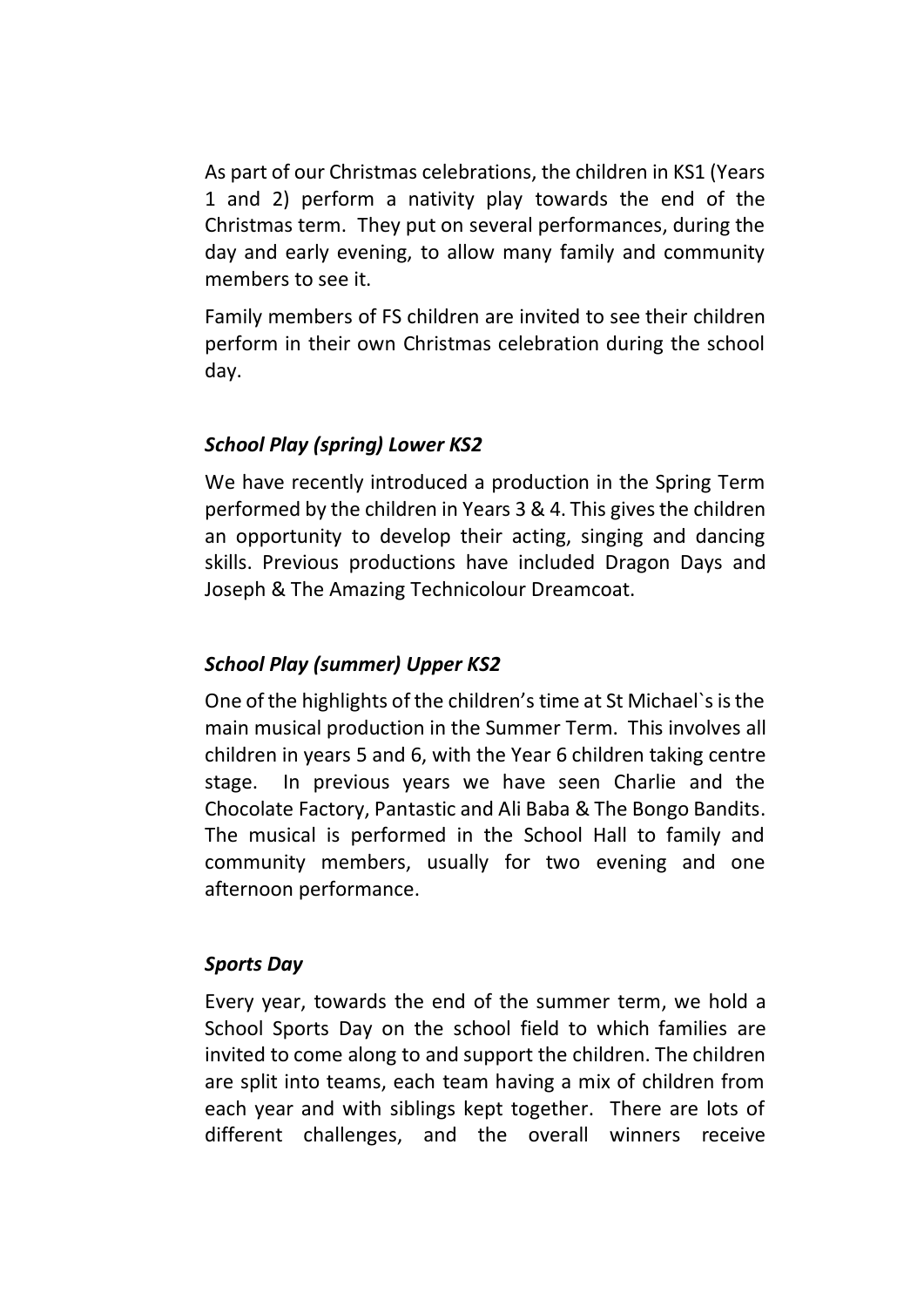certificates. It is always lovely to see how well the older children help the younger children in their team and, whilst it is competitive, it is predominantly fun. At the end of the day, running races are held for boys and girls in each class (and sometimes for the adults too!).

#### *MOVING TO SECONDARY SCHOOL*

Children transfer to secondary school in the September after their 11th birthday. St Michael's designated school is John Mason in Abingdon but many of our pupils also apply to Fitzharrys or Larkmead (both in Abingdon) or to the two singlesex schools in Didcot - St Birinus for boys and Didcot Girls' School. There is excellent liaison with the staff of all these schools and between us we aim to make the transition as smooth as possible for all our pupils. The Local Authority is responsible for admission arrangements.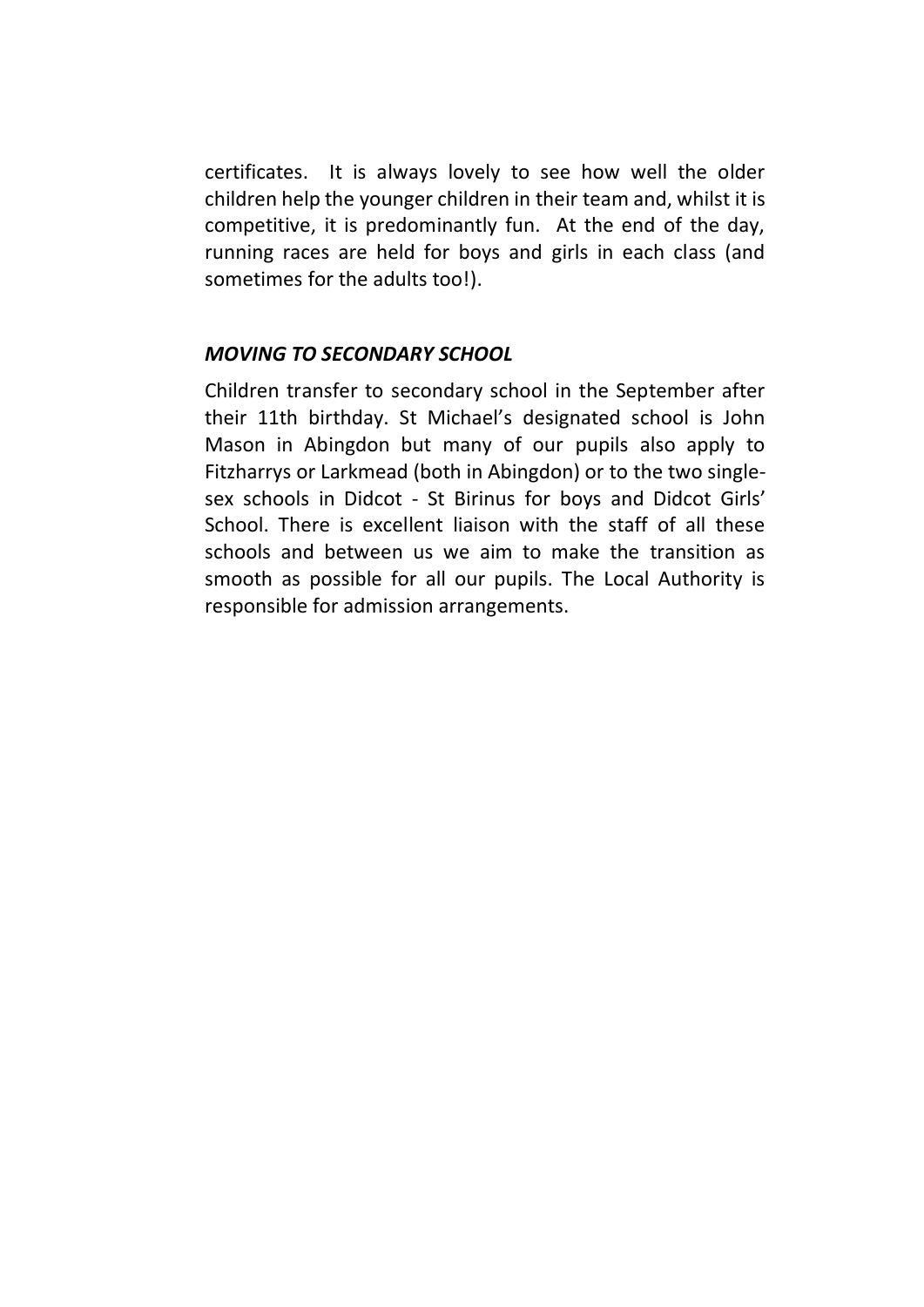# *TEACHING AND LEARNING AT ST MICHAEL`S*

#### *KEY STAGES EXPLAINED*

You will often come across the terms Early Years Foundation Stage and Key Stages 1 and 2 which are important markers in your child's time at primary school.

The National Curriculum is divided into Key Stages that children are taken through during their school life. At the end of each Key Stage your child will be formally assessed against targets defined in the National Curriculum. The Key Stages are:

| Nursery (EYFS)    | Ages 3-4  |                     |
|-------------------|-----------|---------------------|
| Reception (EYFS)  | Ages 4-5  |                     |
| Key Stage 1 (KS1) | Ages 5-7  | Years 1 and 2       |
| Key Stage 2 (KS2) | Ages 7-11 | Years 3, 4, 5 and 6 |

## *CLASSES*

We have eight classes at St Michael's from Nursery to Year 6.Our classrooms are named after trees: Acorn (Nursery), Willow (FS), Maple (Y1), Sycamore (Y2), Rowan (Y3), Elm (Y4), Ash (Y5) and Oak (Y6).

## *EARLY YEARS – NURSERY AND FOUNDATION STAGE*

In the Nursery and Foundation Stage children learn through a mix of child initiated, teacher initiated and adult led activities. The prime areas of learning are: communication and language, physical development and personal, social and emotional development. The four specific areas, through which the prime areas are strengthened and applied, are: literacy, mathematics, understanding the world and expressive arts and design.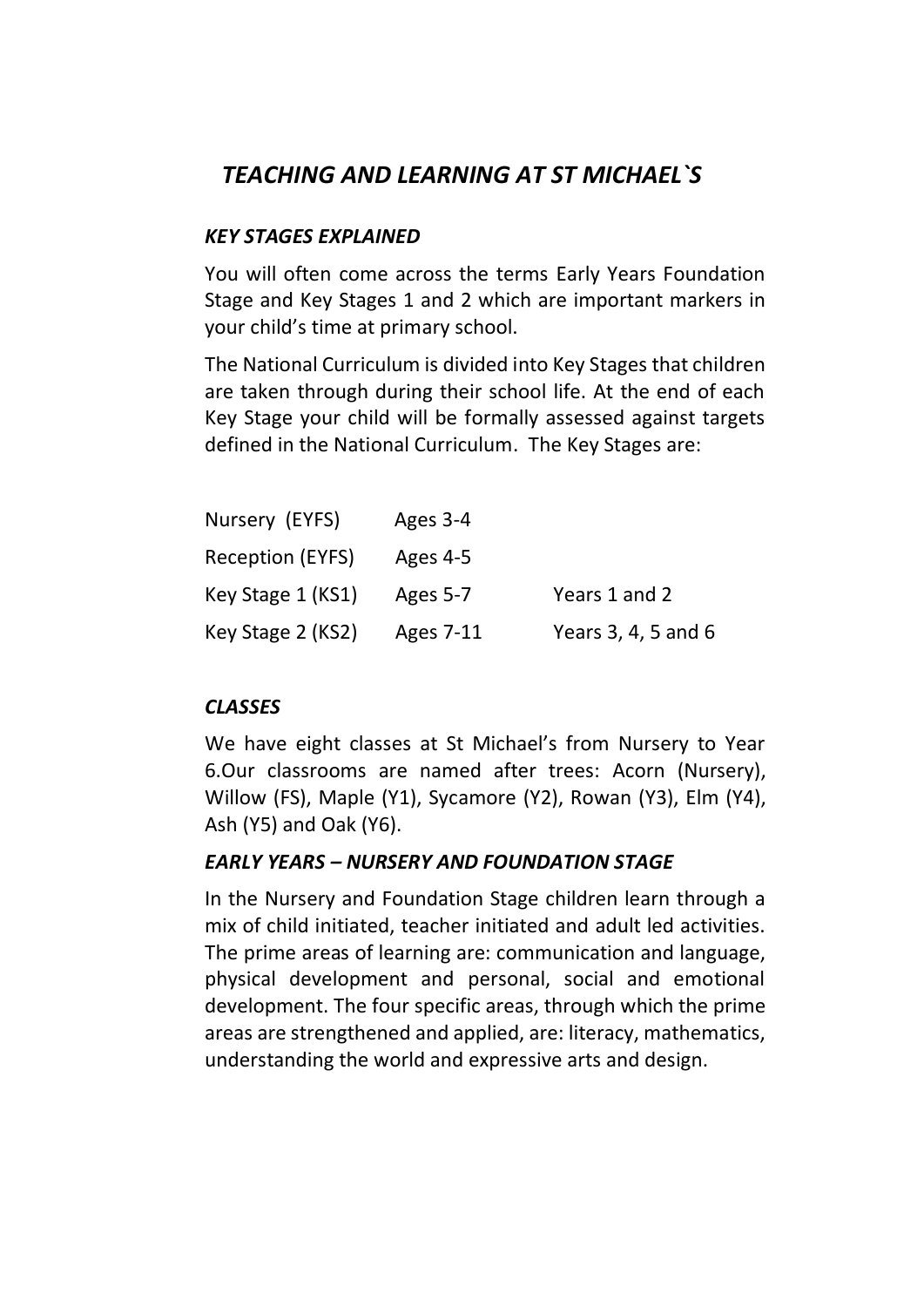# *KEY STAGES 1 AND 2 (KS1 AND KS2)*

In September 2014 a new National Curriculum was introduced in all maintained schools in England. The subjects are as follows: English, mathematics, science, art and design, computing, design technology, geography, history, languages [French in KS2], music and P.E. In addition, R.E. is a statutory subject, taught in line with locally agreed syllabus adopted by the Local Authority. PSHCE [personal, social, health and citizenship education] is non statutory and is taught to equip pupils with a sound understanding of risk and with the knowledge and skills necessary to make safe and informed decisions.

We teach many subjects through our Creative Curriculum topicbased work. Teachers introduce a new topic each term (6 per year) providing a broad and balanced coverage of the National Curriculum. You can find details of the current projects in the class pages on our website. At times some subjects may be taught separately to ensure coverage of the National Curriculum. Mathematics is usually taught as a discrete subject.

## *ASSESSMENT*

Our teachers continually assess your child`s progress, measured in terms of National Curriculum expectations for their year group. We also use **Standard Assessment Tests** (SATs) given to 7 year olds at the end of Key Stage 1 and 11 year olds at the end of Key Stage 2 in the Summer Term. Formative (ongoing) and summative (end of term) assessments are monitored throughout the year to ensure your child is making good progress, and to guide their learning, with extra intervention work provided if necessary. Teachers discuss pupil progress with the head teacher at three points during the year and with parents at the regular Parent/Teacher meetings and in the End of Year Report.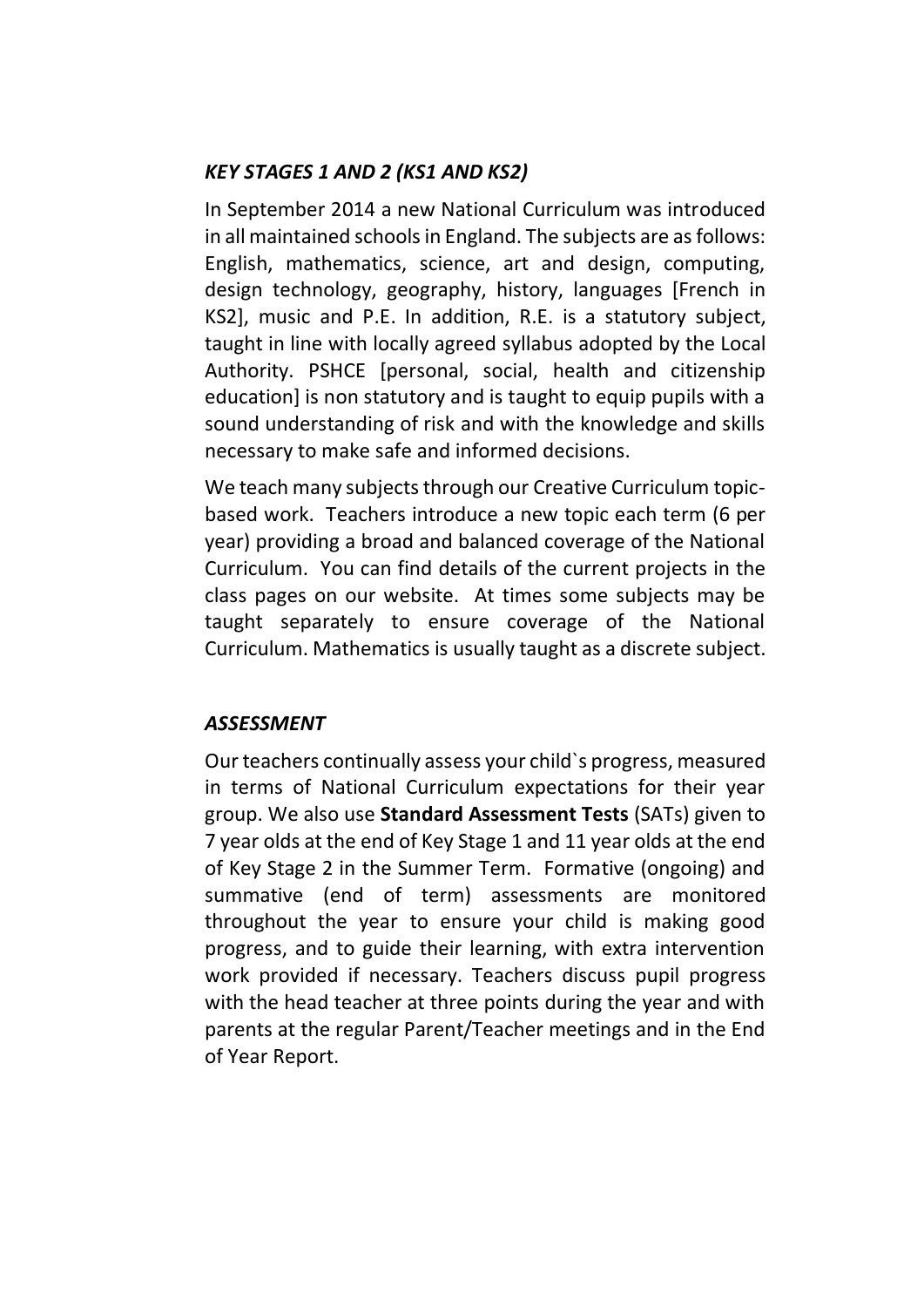#### *BEHAVIOUR*

We have high expectations, and believe in the power of visible consistency as well as the importance of building trusting relationships. The ethos of our school is based on mutual respect, encouragement, praise, care, and consideration of others. Our Core Values are Respect, Perseverance and Courage. The school culture is set by the adults, in their interactions with children and with each other.

We believe that everyone has the right to learn in a safe, calm and positive environment. In order to achieve this, everyone needs to know which behaviours are acceptable and expected. School rules are made to allow children to work, learn and play happily together. The school rules are:

- Be kind:
- Be respectful;
- Be safe.

The principles behind these rules are those of self-respect, respect for others and respect for the environment. We work to develop everyone's understanding that we have a right to learn, to feel safe and to be respected.

At the beginning of each school year, every class discusses and draws up its own set of rules which reflect the spirit of the school's rules and are based on these principles and rights. All pupils agree to keep the class rules and KS2 pupils may sign and display a copy of them.

There are several reward systems in place at St Michael's. The emphasis is on recognising and rewarding good behaviour and effort.

*Smileys* are given to children to recognise the extra effort they have put into their school work and completed homework. At the end of terms 2, 4 and 6 children will be given a bronze,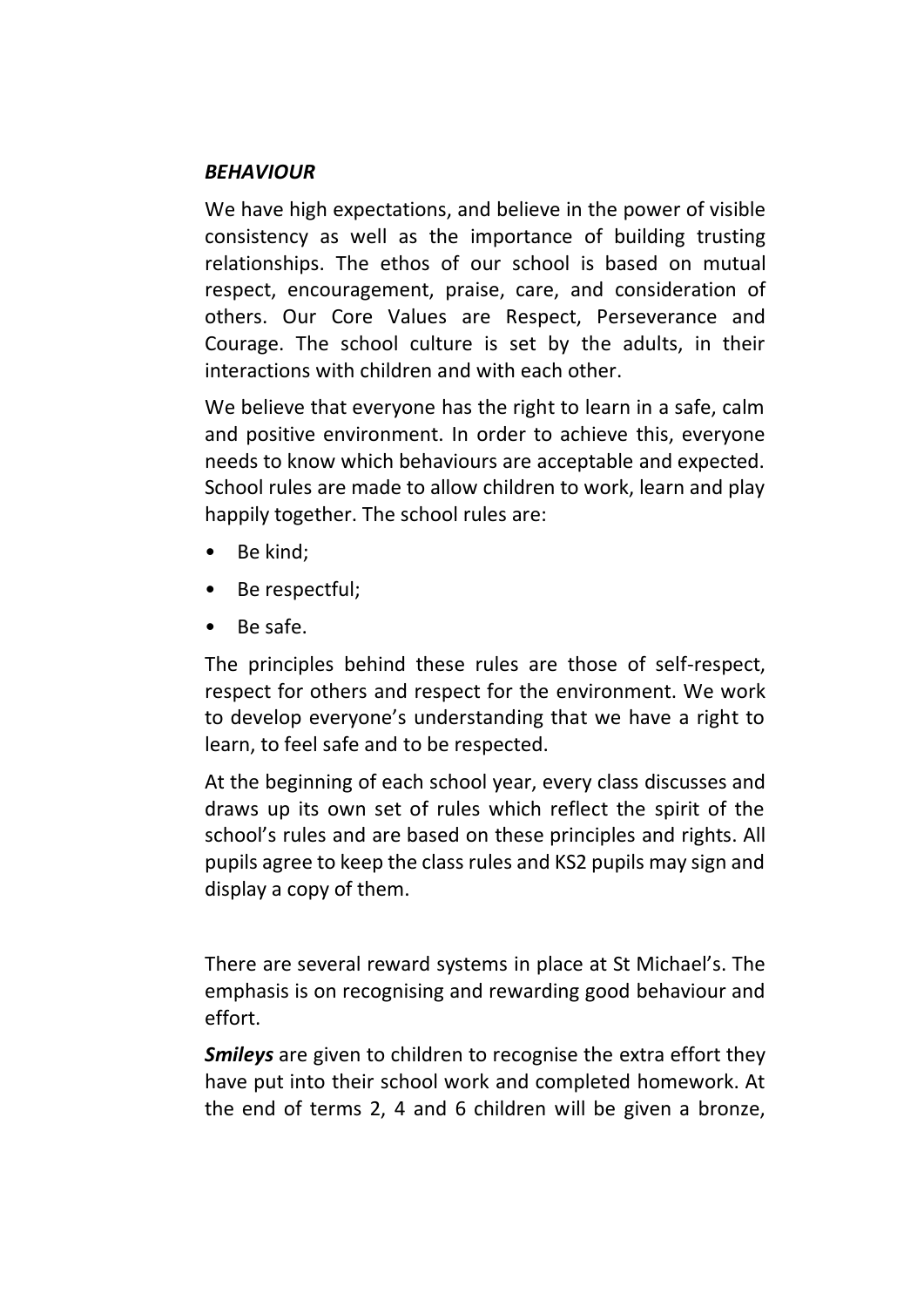silver, gold or platinum certificate based on the number of smileys they have gained.

*House Points* are awarded in recognition of behaviours which are "above and beyond" in demonstrating our Core Values.

*Merit Certificates* are given to children who have been put in the Celebration Book for a particularly special mention. The names of the children are read out in our weekly celebration assembly on Mondays and the children are congratulated by the school. The children may be put in the book for anything the teacher considers worthy of mention in assembly. It may be academic achievement, effort, kind deeds or working as part of a team.

*Letters* are sent home from the Headteacher to parents to inform them of exceptional progress and effort.

*Whole Class Rewards* are awarded when a class achieves its House Point target.

*Attendance Certificates* are given to those children who achieve outstanding (99% +) attendance. They are given at the end of the Autumn, Spring and Summer terms. We acknowledge that children cannot help being ill, and do not expect them to come to school if they are ill, but we are trying to discourage pupils from having time off for appointments that are not urgent and from taking holidays in term time.

# *SAFEGUARDING*

We take our responsibility to safeguard and promote the welfare of children seriously; working together with other agencies to ensure adequate arrangements exist within our setting to identify, and support those children who are suffering harm or are likely to suffer harm. Should you have any concerns regarding safeguarding our safeguarding lead is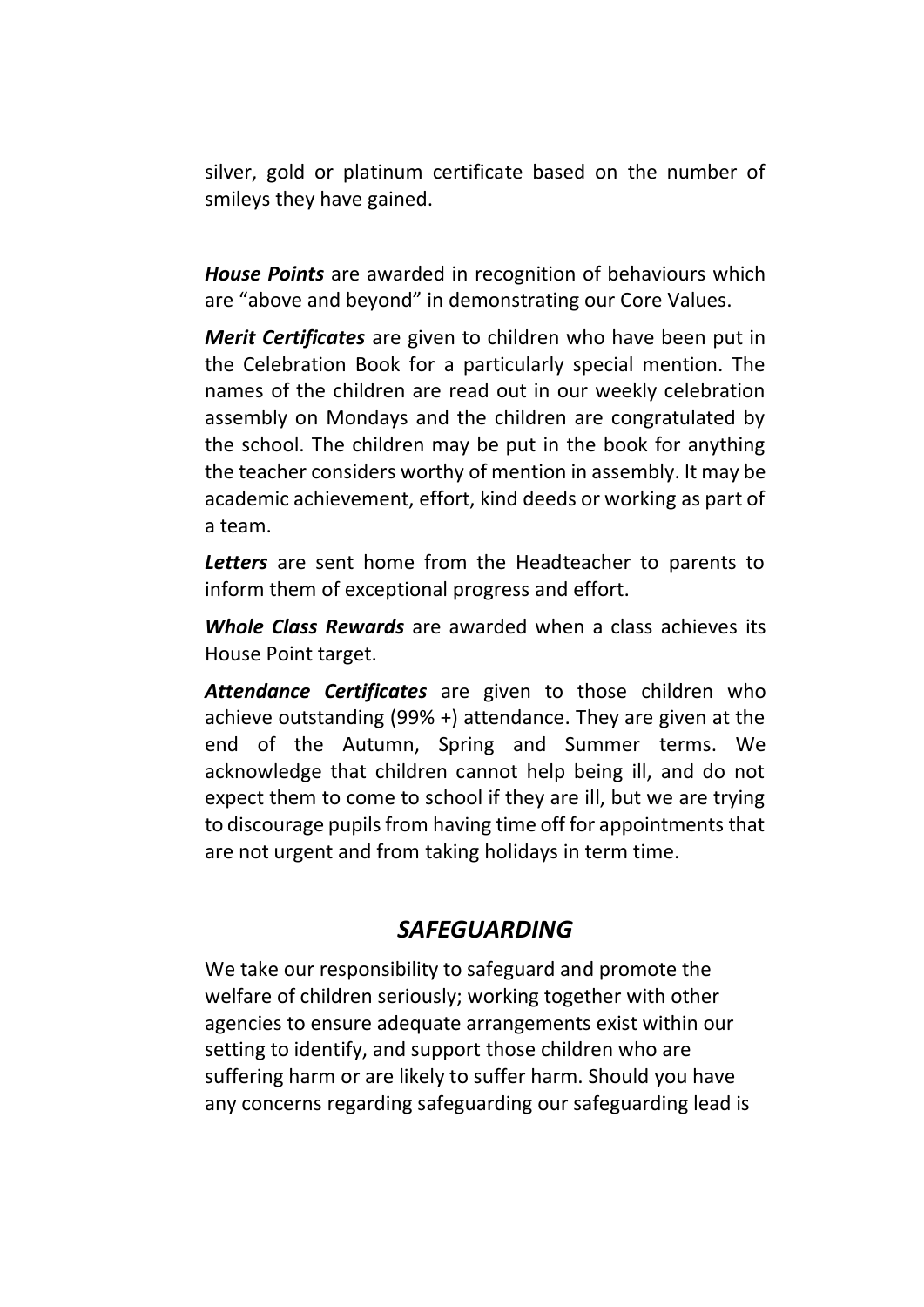Mr Mottram. Our safeguarding policy can be viewed on our website www.stmichaelssteventon.co.uk/policies.

# *KEEPING YOU INFORMED*

We use a wide range of means of keeping parents informed about what's going on at school. These include our website (www.stmichaelssteventon.co.uk), a noticeboard in the courtyard, newsletters (by email and also available on our website), and email/ text messages. Please ask the school, or another parent, if something is not clear.

## *GATHERING PARENT VIEWS AND FEEDBACK*

The school always welcomes formal and informal parent feedback, either verbally, in writing, or via email. The Governors also carry out an annual parent survey.

## *CURRICULUM EVENINGS*

At the start of each school year, the class teachers hold curriculum evenings for the parents to let you know what your child will be learning throughout the year and give you lots of useful information about how you can help them.

We also aim to run one-off specialist talks for parents throughout the year, to keep you abreast of how we teach your children, for example on mathematics and phonics. These evenings are very well supported and popular with the parents.

## *TALKING WITH YOUR CHILD`S TEACHER*

Teachers are always happy to talk to you about any aspect of your child's schooling that you would like to discuss.

## *Informal Chat after School*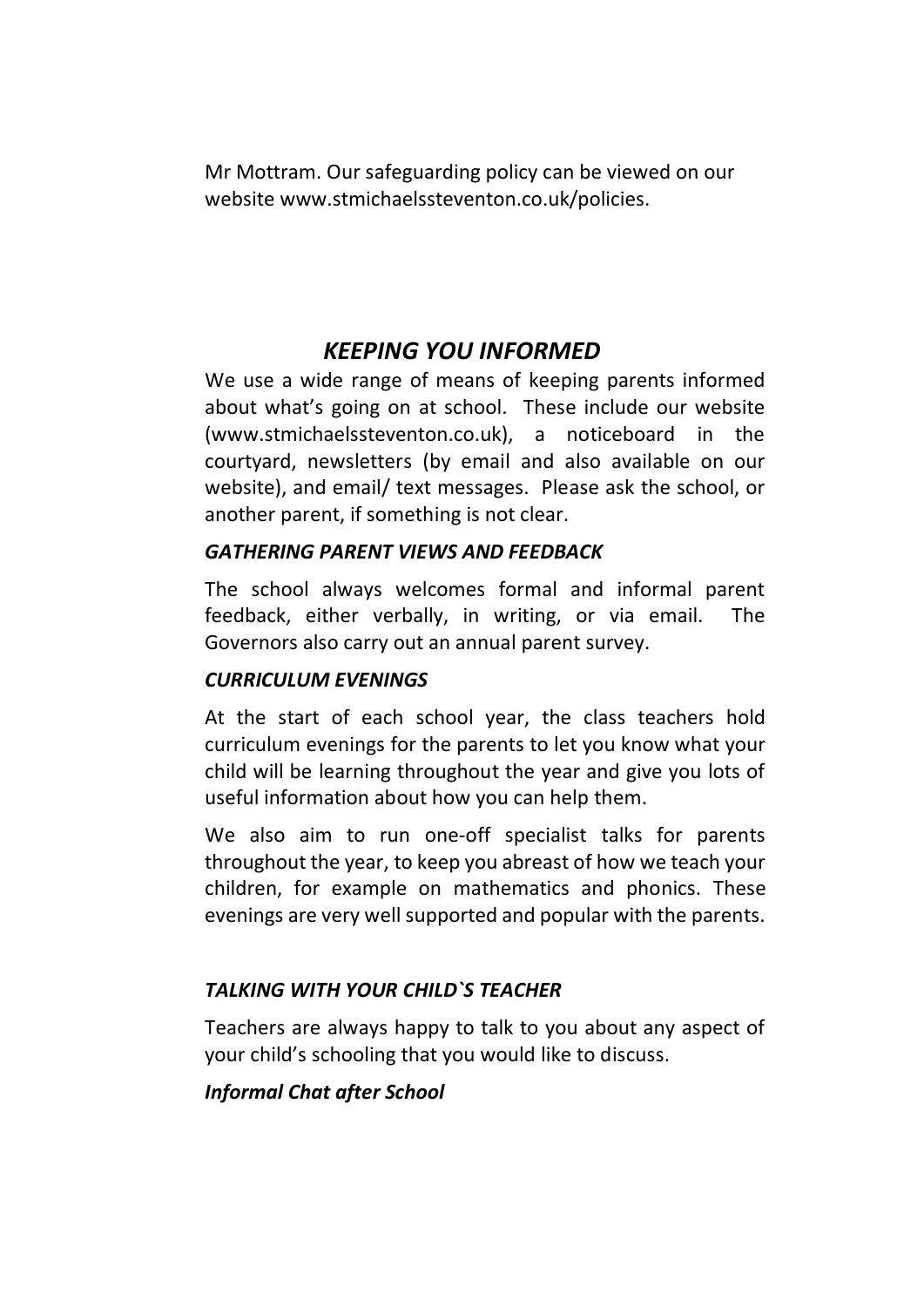If you just need a quick word with your child's teacher, they are usually available after school when the children come out of class. This is a better time than the start of the day.

#### *Weekly Teacher Surgery*

The teachers are available to discuss any aspect of your child's education and progress at their weekly teacher surgery which can be booked through the school office. Each teacher allocates one afternoon, after school, per week for this purpose.

## *Termly Parent/Teacher Meetings*

Towards the end of the Autumn and Spring terms the teachers hold parent/teacher meetings in the afternoon and early evening for you to discuss your child's progress. You will need to sign up on a sheet outside the classroom in the preceding week to book a slot.

## *END OF YEAR REPORT*

At the end of the Summer Term the teachers write a comprehensive End of Year Report for every child. This includes the assessment levels achieved for the core subjects and objective appraisals of their areas of strength and where they can improve.

## *QUESTIONS, CONCERNS AND COMPLAINTS*

The Staff and Governors are committed to doing everything possible to make your association with St Michael`s as straightforward and enjoyable as possible. However, we recognise that things sometimes go wrong. This may be a simple misunderstanding which can easily be resolved or, though we hope not, a real issue for complaint.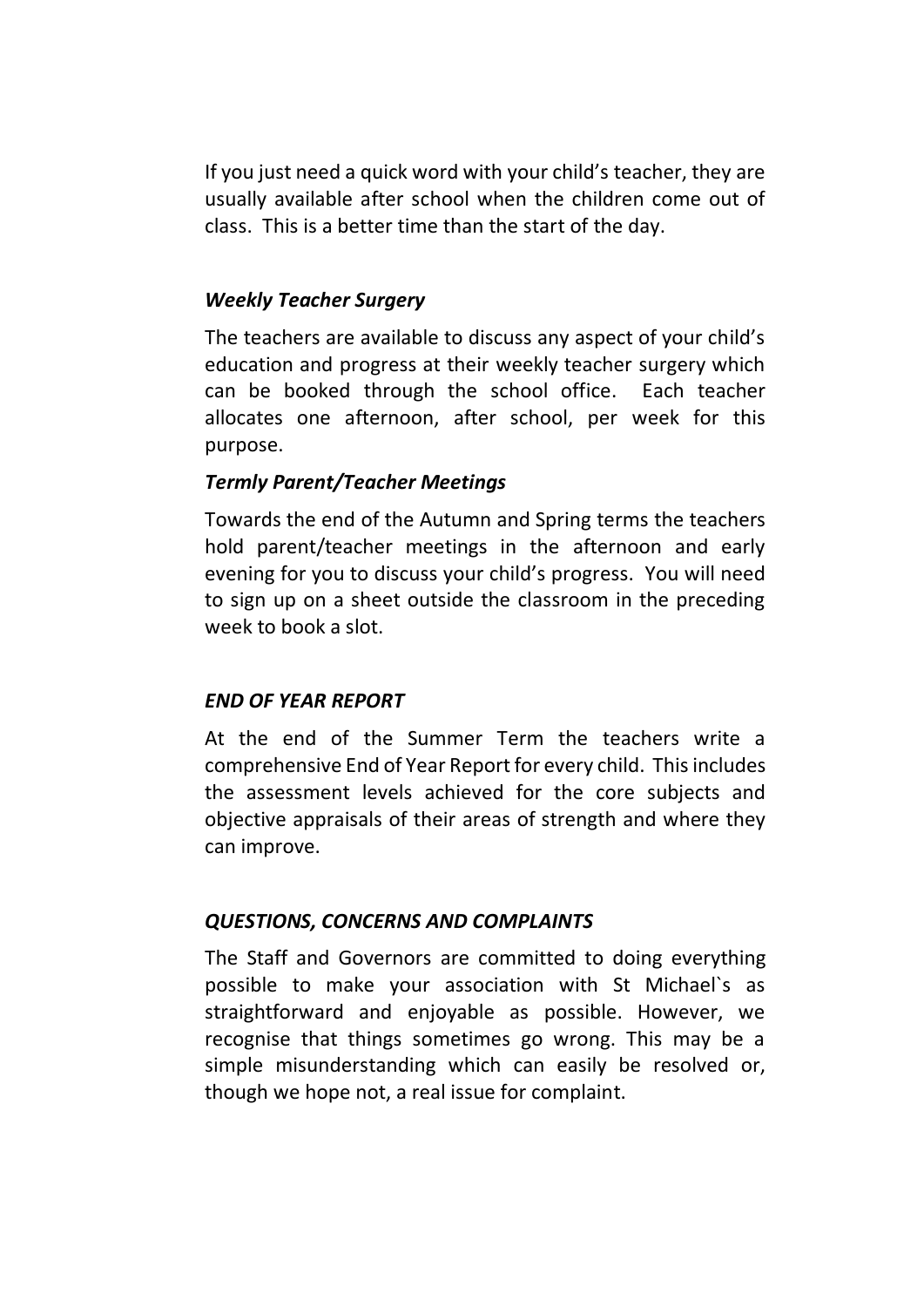Whatever happens we want to resolve any concern you may have to your satisfaction as speedily as possible. Therefore, please do not hesitate to come and talk to us.

Your first port of call, depending on the issue, should be one of the following (contact details are given at the end of this Handbook):

- Class Teacher
- Phase Lead
- Headteacher

If you are not satisfied with our response (and we hope this will never be the case) we have a formal Complaints Procedure which can be obtained from the School Office or from our website.

# *GETTING INVOLVED*

#### *READING*

Reading with your child is vital. Research shows that it is the single most important thing you can do to help your child's education. It is best to read little and often, so try to put aside some time for it every day.

Your child will have a reading book in their bookbag - try to read the book together every night. Throughout their time in our school your child will have a 'Home Reading Record' book for you, and them, to record any reading done at home – whether from school books or any other source, e.g. a comic, recipe, electronic book etc.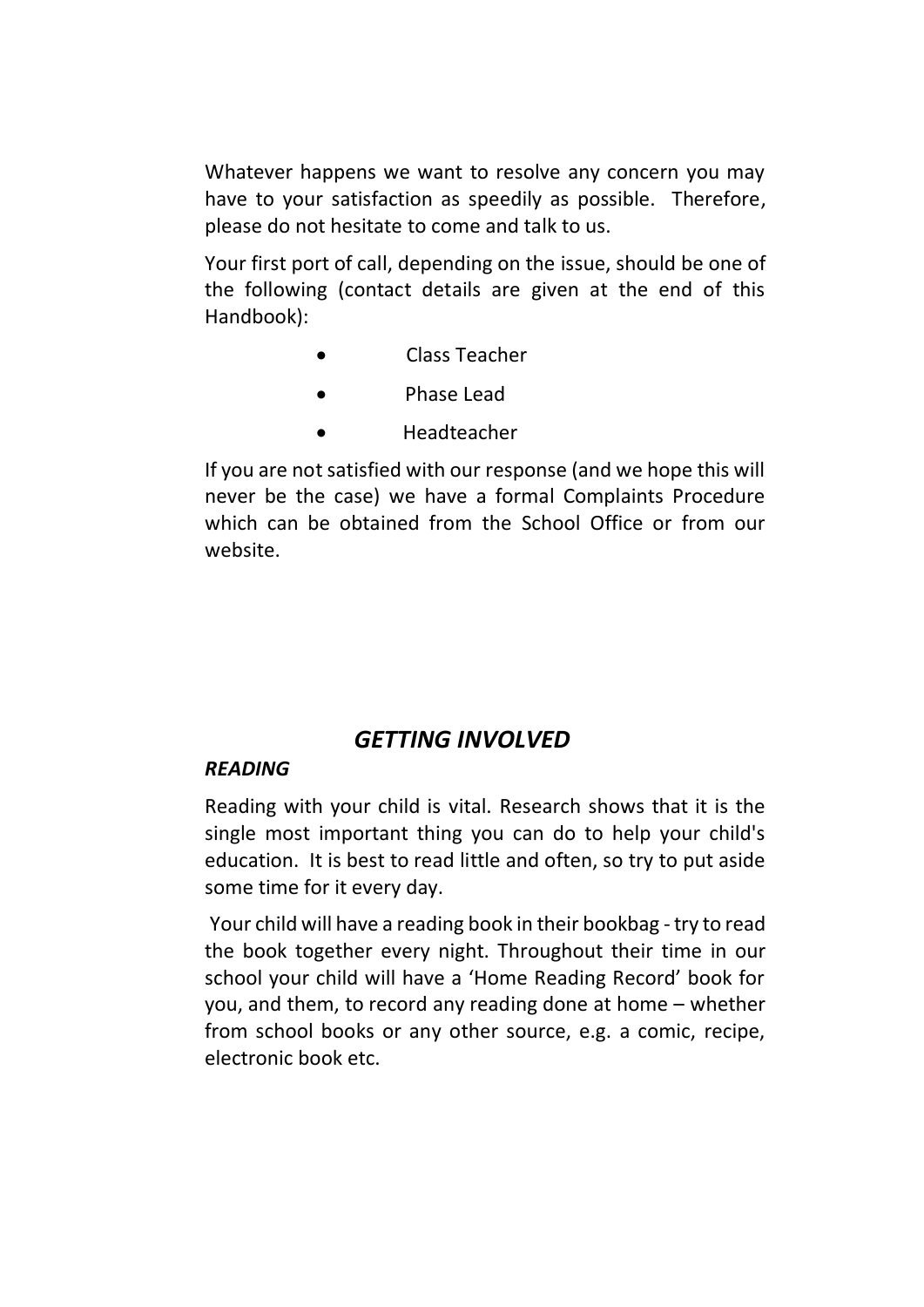## *HELPING AT HOME*

We encourage parents to be involved with their child's time at school, and it is clear that home backgrounds affect children's behaviour. To benefit your child:

- Talk to your child about what they are doing at school.
- Encourage them to find out things for themselves.
- Read books with your child. Take them to the local library and help them to choose books.
- Let your child help you in the kitchen and when you are doing other work in the home.
- Listen to your child. Encourage them to ask questions. If you do not have the answer, why not find out together?

Your child will bring home work each week which may include reading, spellings, writing, maths and topic work. Your interest in this will increase their motivation and satisfaction. It should not take a great deal of time and it is important that you see the work is completed and returned to school. If you have any concerns about your child's progress or learning, you should speak to your child's teacher in the first instance.

The whole school community helped to draw up a Home-School Agreement in line with government requirements. We ask parents to sign this agreement when your child starts school, although there is no statutory obligation to do so.

## *HELPING AT SCHOOL*

We welcome support both in the classroom and on educational visits. Please talk to your child's teacher if you wish to become involved in this way. Specific requests for help are made through the school newsletter and by the class teachers.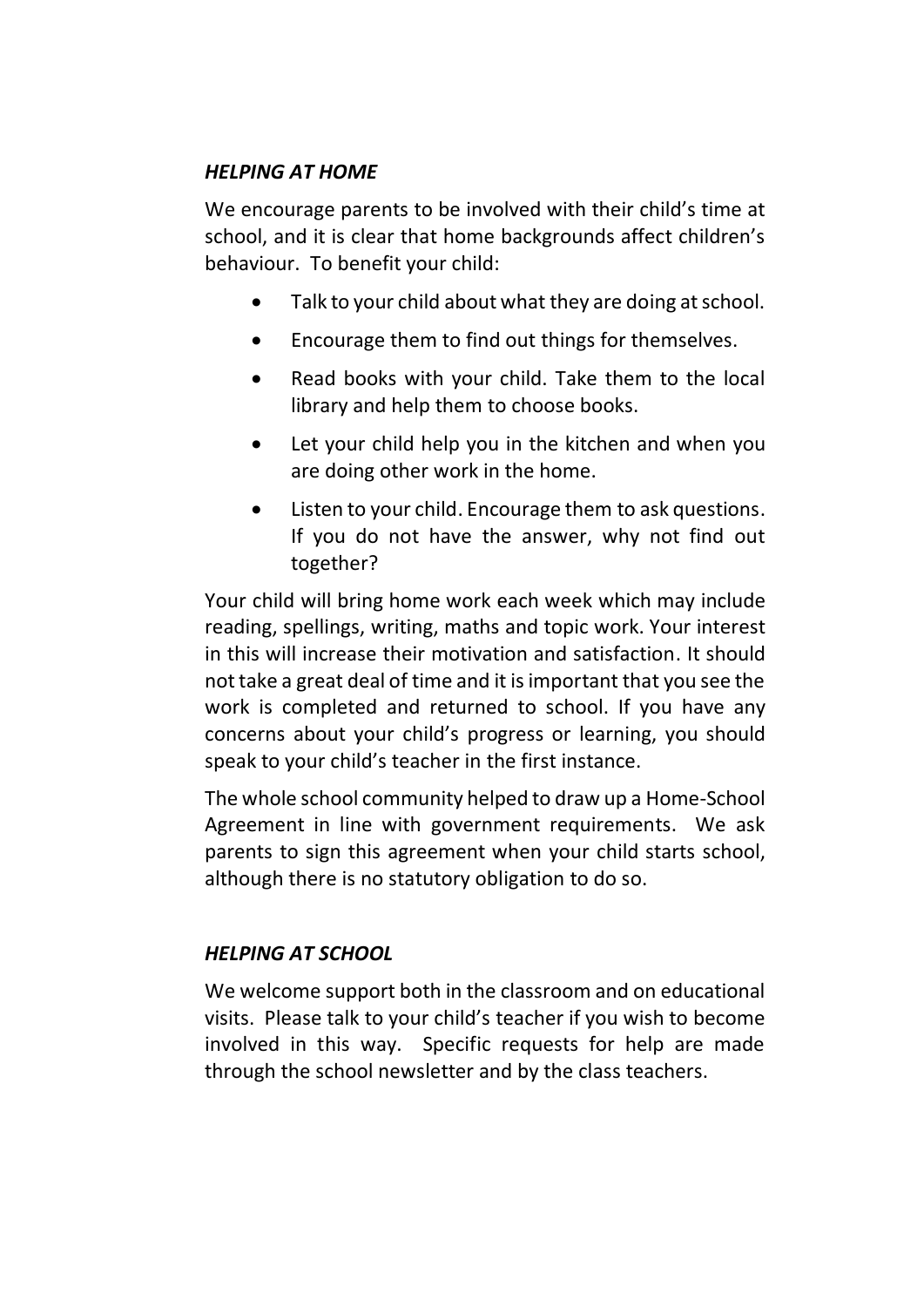## *STEVENTON SCHOOL ASSOCIATION*

Steventon School Association (SSA) is a key and very valuable part of the school community. All parents of children at the school belong to the SSA, and through it raise considerable funds to benefit the children. This makes a real difference to our children. In recent years, the SSA has provided our outdoor classroom, helped the school update its play and P.E. facilities by contributing towards the multi - use games area and partly funding the library. The SSA also helps in less visible ways, by regular donations to classrooms, financial support for trips, and presents for leavers. We also value the skills of parents who help out around the school, helping to keep our costs down.

Getting involved in the SSA is a great way to meet other parents, help with fundraising in big or little ways, and directly benefit the children.

## *PARENT GOVERNORS*

The Governing Body of St Michael's School has several parent governors, voted for by all parents. Elections are held when a vacancy arises and all parents are invited to apply. Parent governors play a vital role on governing bodies, holding the unique position of having a parental viewpoint of the school. Through their children, they have a first-hand experience of the teaching, and how the school is perceived from the 'consumers' point of view. This enables parent governors to bring a different perspective to the strategic management of the school.

# *GOVERNORS*

By law, a Local Authority School has to have a Governing Body, and the law also states what a Governing Body does and the rules by which it must abide. The Governing Body helps a school to provide the best possible education for its pupils by: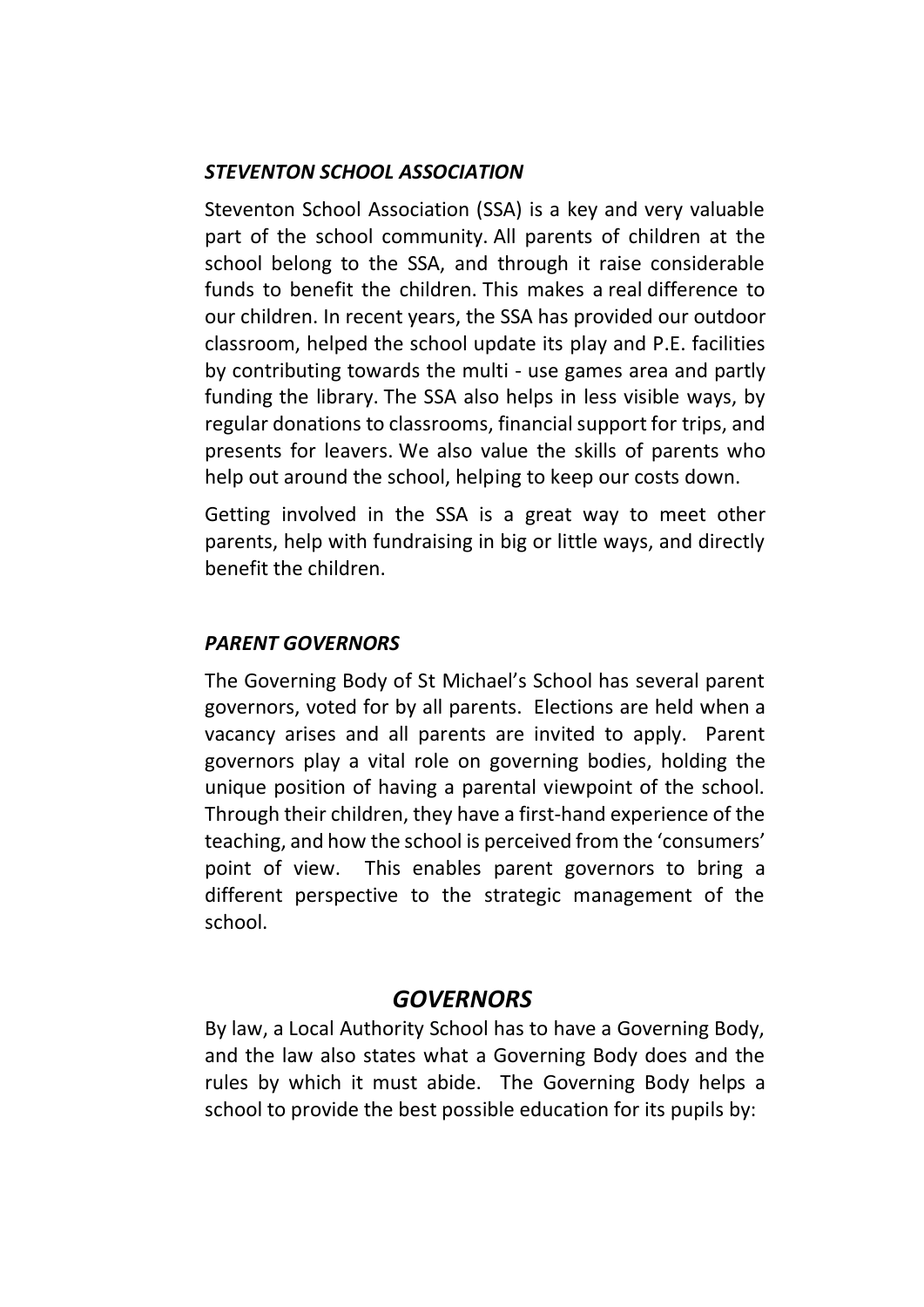- setting the school's values, vision and strategic aims, agreeing plans and policies and making creative use of resources
- monitoring and evaluating performance, acting as a critical friend to the Head teacher to support and challenge them in managing the school, and
- ensuring that the school is accountable to the children and parents it serves, to its local community, to those who fund and maintain it, as well as to the staff it employs.

Individual governors also take on specific roles within the Governing Body, for example, taking an overview of Special Education Needs, a specific curriculum subject, Safeguarding of Children, or a finance role. Governors also hear appeals arising from complaints to the school, or various disciplinary matters.

Governors are appointed, or elected to represent areas of the community with an interest in the school: parents, staff, Local Authority, Foundation (church) and the local community.

The minutes of Full Governing Body meetings are public documents, and available to view at the School Office, or downloadable from our website.